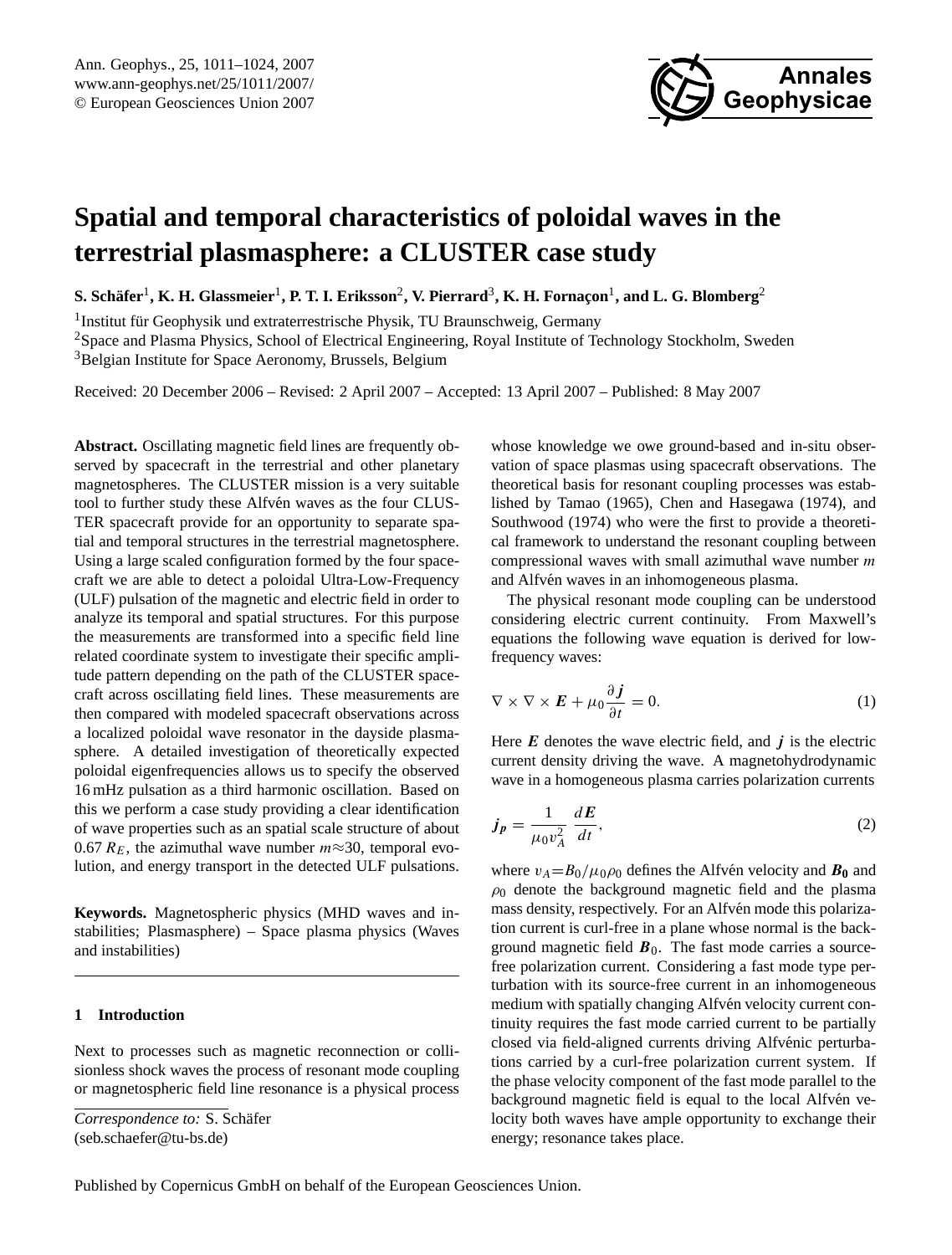Observational evidence for the existence of such resonances was provided by e.g. [Samson et al.](#page-12-0) [\(1971\)](#page-12-0) and [Walker](#page-13-2) [et al.](#page-13-2) [\(1979\)](#page-13-2) using ground-based and ionospheric observations, respectively. Also spacecraft observations provide some evidence for the existence of field line resonances in the terrestrial magnetosphere (e.g. [Engebretson and Cahill,](#page-11-1) [1981;](#page-11-1) [Engebretson et al.,](#page-11-2) [1986\)](#page-11-2). The azimuthal variation of these observed resonances was found to be rather small; typical azimuthal wave numbers are of the order of  $m=5$  (e.g. [Olson and Rostoker,](#page-12-1) [1978\)](#page-12-1). In the radial direction widths of standing Alfvén waves are observed between  $0.2 R<sub>E</sub>$  and 1.6  $R_E$  (e.g. [Walker et al.,](#page-13-2) [1979;](#page-13-2) [Singer et al.,](#page-13-3) [1982;](#page-13-3) [Mitchell](#page-12-2) [et al.,](#page-12-2) [1990\)](#page-12-2).

The source for the primary fast mode wave is in many occasions a Kelvin-Helmholtz instability of the magnetopause (e.g. [Engebretson et al.,](#page-11-3) [1997\)](#page-11-3). A dominating wave damping mechanism for the coupled Alfven mode is Joule heating in the ionosphere (e.g. [Glassmeier et al.,](#page-12-3) [1984\)](#page-12-3).

However, many ULF pulsation observations, though interpreted as field line resonances, lag a definite proof of their resonant character as single spacecraft observations do not allow to demonstrate the spatial localization of the wave amplitude and the typical 180◦ phase change of the toroidal component in radial direction. What is observed is usually a spatial localization in the radial or poloidal component, not the toroidal component (e.g. [Singer et al.,](#page-12-4) [1979,](#page-12-4) [1982;](#page-13-3) [Singer,](#page-12-5) [1982;](#page-12-5) [Cramm et al.,](#page-11-4) [2000\)](#page-11-4). Furthermore, such poloidally localized waves exhibit large azimuthal wave numbers m $\approx$ 50–150. For such large *m*-value ULF pulsations the field line resonance mechanism is a rather inefficient one (e.g. [Kivelson and Southwood,](#page-12-6) [1986;](#page-12-6) [Lee and Lysak,](#page-12-7) [1990\)](#page-12-7) and cannot be used as an explanation to understand these poloidal resonances. [Leonovich and Mazur](#page-12-8) [\(1990\)](#page-12-8) give a simple reason for this: in the limit  $m\rightarrow 0$  the azimuthal component of the wave vector  $k_{\phi}$  is equal to infinity. But also the radial component  $k_r$  tends to infinity in case of an ideal resonance. Because of  $\nabla \cdot \mathbf{B} = 0$  the direction of the transverse magnetic field component is not defined.

The question thus arises on how to understand the spatial structure of poloidal ULF pulsations with large  $m$  values. Observations from single spacecraft have only a limited value in providing the necessary experimental background to tackle this question. Due to spacecraft motion a separation between spatial and temporal variations is not possible. Temporal variations can be introduced by the dynamics of the wave source itself. They also reflect the described coupling processes which take a finite time to reach a steady state situation. Phase mixing as discussed in more detail by e.g. [Mann and Wright](#page-12-9) [\(1995\)](#page-12-9) thus causes significant temporal variations and polarization changes which cannot be resolved by single spacecraft measurements.

Here the four CLUSTER spacecraft [\(Escoubet et al.,](#page-11-5) [1997\)](#page-11-5) represent a very suitable tool to analyze magnetospheric ULF pulsations as shown in a recent study of poloidal ULF pulsations by [Eriksson et al.](#page-11-6) [\(2005b\)](#page-11-6). These spacecraft move through the magnetosphere on polar orbits forming various scaled configurations with distances between 0.016  $R_E$  and 2.0  $R_E$ . Compared to previous missions with one or two spacecraft the advantage of the CLUSTER mission consists in the availability of four measurement points either close to each other within the same region of interest or located in different regions. Due to its polar orbit the region close to the plasmapause is of particular interest. Here plasma conditions are more complex than in the outer region of the magnetosphere as steep plasma density gradients, finite plasma beta, field line curvature, and the ring current may influence the ULF pulsation wave field. Also, as the plasmapause is located deep in the magnetosphere wave sources are not necessarily associated with processes at the magnetopause. Rather local populations of energetic particles are generally accepted as a wave source of poloidal oscillations [\(Ozeke and](#page-12-10) [Mann,](#page-12-10) [2001\)](#page-12-10) leading to plasma instabilities such as the drift mirror [\(Hasegawa,](#page-12-11) [1969\)](#page-12-11) and the bounce instabilitiy [\(South](#page-13-4)[wood et al.,](#page-13-4) [1969;](#page-13-4) [Southwood and Kivelson,](#page-13-5) [1982\)](#page-13-5).

A suitable theoretical framework to interpret the spatial structure of poloidal oscillations with large  $m$ -values has been presented by e.g. [Leonovich and Mazur](#page-12-8) [\(1990\)](#page-12-8). Some of their results can be understood again considering the different currents associated with the restoring forces influencing the wave. For example, the influence of a finite plasma  $\beta$ can be incorporated in Eq. [\(1\)](#page-0-0) by a diamagnetic current

$$
j_{\beta} = \frac{\nabla P \times B_0}{B_0^2}.
$$
 (3)

Magnetic field line curvature introduces curvature currents  $j_c$ . If the background plasma carries a significant electric current J as observed in the ring current region a further current,

$$
j_J = \frac{(J \times b) \times B_0}{B_0^2},\tag{4}
$$

needs to be considered when solving Eq.  $(1)$ ; here **b** denotes the magnetic field perturbation vector. This current describes forces associated with work done by the perturbed plasma against the current-carrying background.

Each of these additional currents influences wave dispersion and propagation velocity of ULF waves observed in the magnetosphere. Based on this [Leonovich and Mazur](#page-12-8) [\(1990,](#page-12-8) [1993,](#page-12-12) [1995\)](#page-12-13) and [Klimushkin](#page-12-14) [\(1998a\)](#page-12-14) have derived a rather general theoretical framework to describe the dispersion characteristics of ULF waves in more complex background plasma situations. Especially the curvature currents are important as they introduce transverse dispersion causing large-m waves to propagate in radial direction. Wave propagation inwards is hampered by the increasing plasma mass density and magnetic field strength; the inner magnetosphere/plasmasphere becomes opaque and a poloidal turning point exists.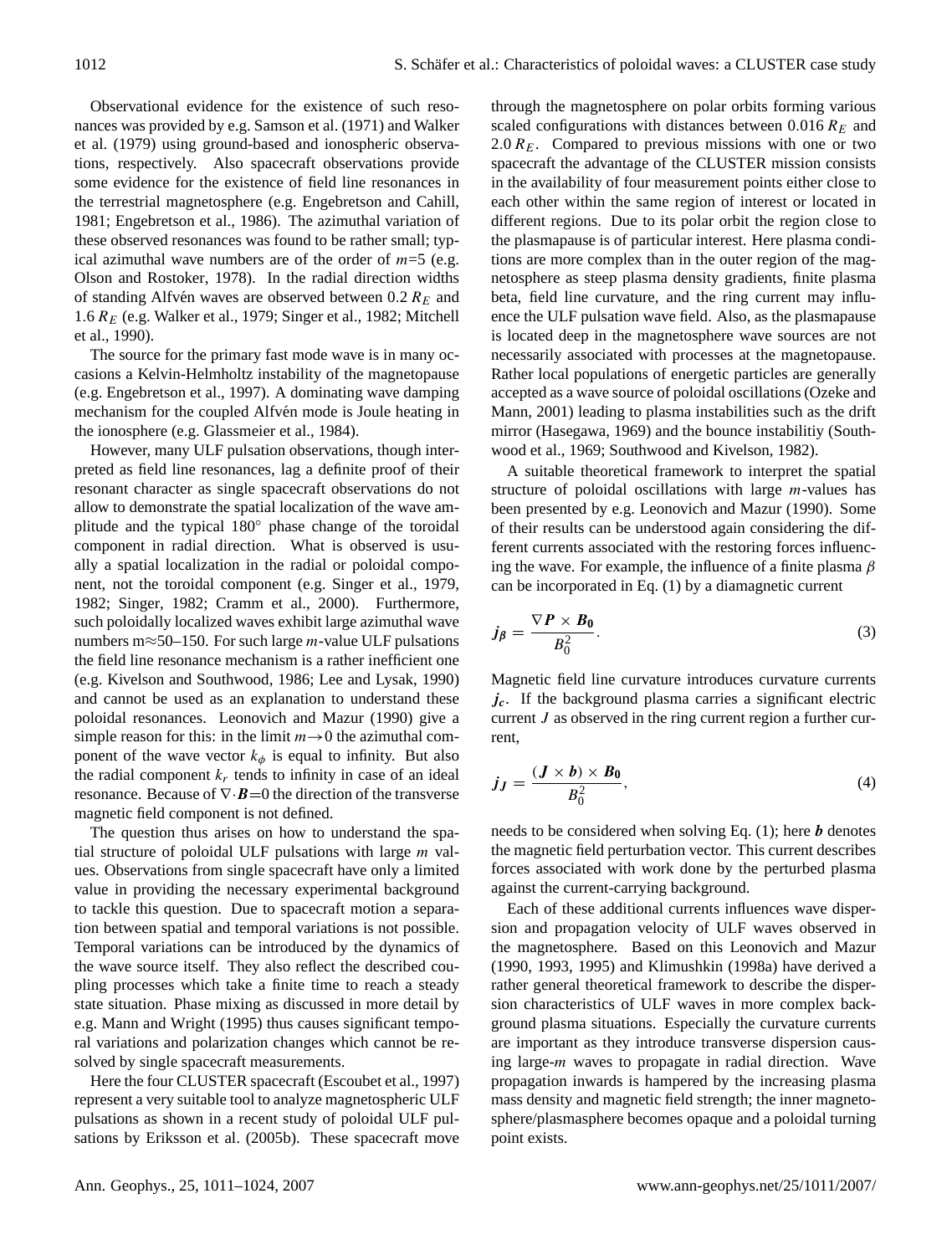Wave propagation outwards, however, is possible. As the local eigenfrequencies of toroidal and poloidal modes are different any outward propagating large-m poloidal wave may couple to a toroidal oscillation. Poloidal perturbations are related to toroidal transverse currents carrying the wave. As the azimuthal wave number  $m$  is large this toroidal current changes sign rapidly also in azimuthal direction. Current continuity requires the transverse divergence of this current to be closed via field-aligned and poloidal currents. This causes coupling between the primary poloidal magnetic field perturbation and a secondary toroidal magnetic field oscillation. If the local eigenfrequencies of the poloidal and toroidal oscillations match a local toroidal field line resonance occurs. Wave propagation is thus restricted to a region bounded by the poloidal turning point and the toroidal resonance point. This region thus defines a magnetospheric resonator or wave guide [\(Leonovich and Mazur,](#page-12-13) [1995\)](#page-12-13).

This toroidal resonance is the true equivalent to the classical field line resonance first described by [Tamao](#page-13-0) [\(1965\)](#page-13-0), [Chen and Hasegawa](#page-11-0) [\(1974\)](#page-11-0), and [Southwood](#page-13-1) [\(1974\)](#page-13-1). In case of the classical field line resonance the primary, lowm poloidal wave is generated at the magnetopause, while the primary, large-m wave of the magnetospheric resonator field line resonance is generated within the resonator region.

The above discussion indicates that the radial structure of large-m poloidal waves in the magnetospheric resonator will be more complex than that one of a classical field line resonance. A polarization change may happen between the poloidal inner turning point and the outer toroidal resonance. The spatial structure within the resonator needs to be considered.

Furthermore, the outer boundary of the resonator can be another poloidal turning point, not a toroidal resonance, depending on plasma background properties (e.g. [Vetoulis and](#page-13-6) [Chen,](#page-13-6) [1994,](#page-13-6) [1996;](#page-13-7) [Leonovich and Mazur,](#page-12-13) [1995;](#page-12-13) [Denton and](#page-11-7) [Vetoulis,](#page-11-7) [1998;](#page-11-7) [Klimushkin,](#page-12-14) [1998a\)](#page-12-14). The existence of two radially arranged turning points suggests that a poloidal wave trapped in this kind of resonator can propagate in both directions, inward as well as outward. Detailed studies of the radial variations of the ULF wave field in magnetospheric resonator regions are thus desirable and will allow a deeper insight into the plasma physical processes there.

With the present study we intend to initiate a series of studies on poloidal ULF waves in the outer region of the plasmasphere/inner region of the magnetosphere. In this first report we shall demonstrate the complex spatio-temporal structure of wave fields as seen by the four CLUSTER spacecraft, introduce a new way of representing the observed wave field, and use the theoretical framework of [Leonovich and Mazur](#page-12-8) [\(1990,](#page-12-8) [1993,](#page-12-12) [1995\)](#page-12-13) and [Klimushkin](#page-12-14) [\(1998a\)](#page-12-14) to model the observed wave fields. Fluxgate magnetometer (FGM) measurements [\(Balogh et al.,](#page-11-8) [2001\)](#page-11-8) and electric field observations of the EFW instrument [\(Gustafsson et al.,](#page-12-15) [2001\)](#page-12-15) onboard CLUSTER are analyzed.



<span id="page-2-0"></span>**Fig. 1.** The CLUSTER orbits in the dayside magnetosphere on 15 September 2002, 06:00, 07:00, 08:00 and 09:00 UT. The satellite move from south to north. The thick black line represents the plasmapause found at  $L=4.7$ .

## <span id="page-2-1"></span>**2 Observations**

A poloidal wave event has been detected onboard the CLUS-TER spacecraft on 15 September 2002 between 06:50 and 08:00 UT. The CLUSTER orbits during this time interval are displayed in Fig. [1.](#page-2-0) Field lines have been calculated using the Tsyganenko magnetospheric magnetic field model [\(Tsy](#page-13-8)[ganenko,](#page-13-8) [1995;](#page-13-8) [Tsyganenko and Stern,](#page-13-9) [1996\)](#page-13-9). The spacecraft move from the southern dayside magnetosphere into the northern part of the magnetosphere with a velocity of  $v_{sc} \approx 2 \text{ km/s}$ . The spacecraft form a large scale tetrahedron with distances between 3000 km and 16 000 km. This configuration provides for an opportunity to investigate ULF pulsations simultaneously observed on different field lines by applying a specific analysis method described in detail further down.

Spatial and temporal parameters of poloidal oscillations are controlled by the local background conditions, e.g. plasma mass density and temperature as well as magnetic field strength and curvature. An accurate interpretation of our observations requires the knowledge of the magnetospheric region where the CLUSTER satellites are located. As the perigee of the spacecraft was rather low they most probably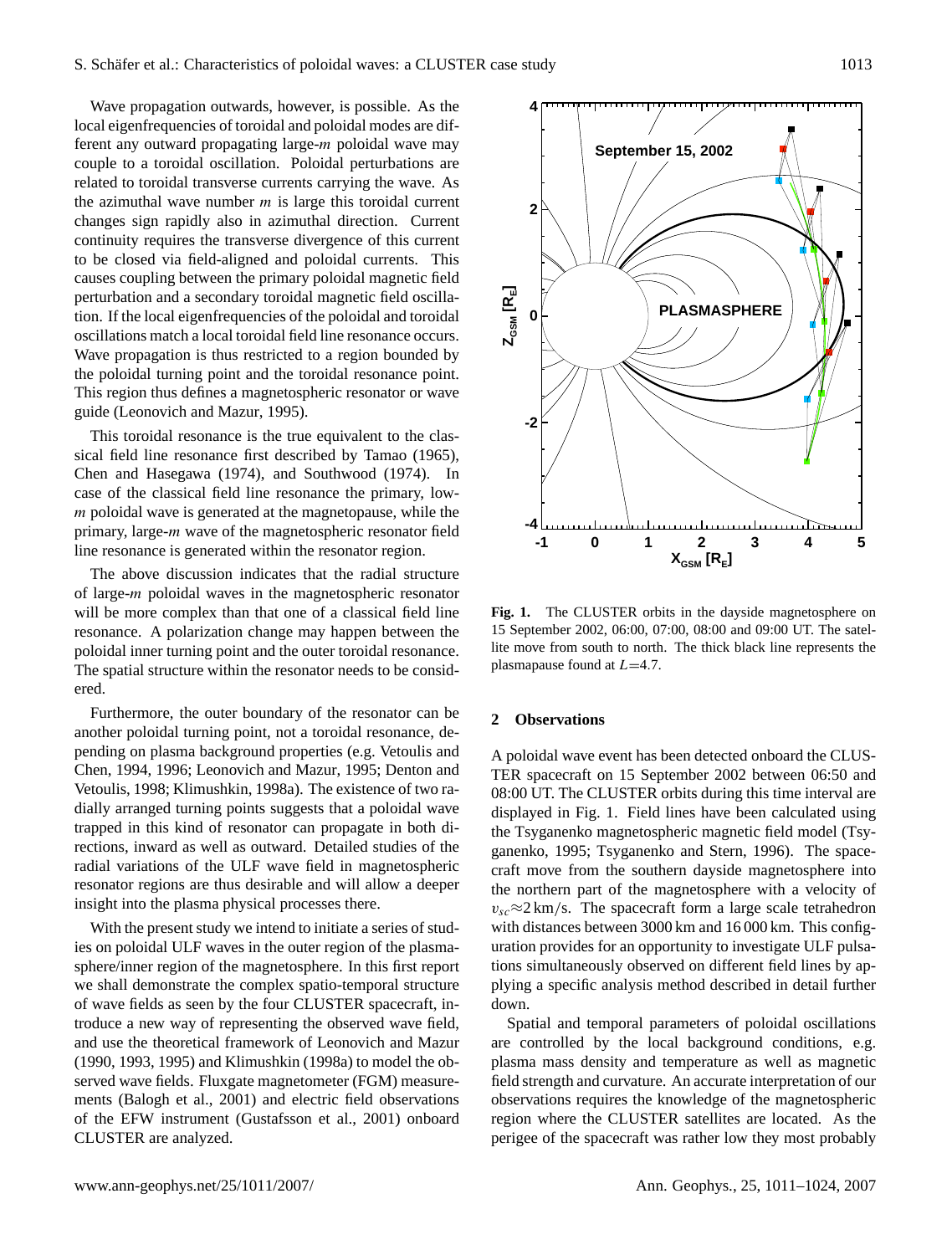

<span id="page-3-0"></span>Fig. 2. Spacecraft potential U detected by Cluster C4. The arrows mark the times when spacecraft C4 crosses the assumed plasmapause position at  $L=4.7$  (06:45 and 07:37 UT).

entered the terrestrial plasmasphere and traversed the magnetospheric resonator region discussed in the introduction.

To confirm this the position of the plasmapause is determined using the dynamical simulations of plasmapause formation developed by [Pierrard and Lemaire](#page-12-16) [\(2004\)](#page-12-16) and [Pier](#page-12-17)[rard and Cabrera](#page-12-17) [\(2005\)](#page-12-17). This simulation uses the magnetospheric electric field model E5D determined from dynamical proton and electron spectra measured on board the geostationary satellites ATS5 and 6 [\(McIlwain,](#page-12-18) [1986\)](#page-12-18). As the electric field model depends only on the  $K_p$  index the simulation of the plasmapause formation is fully determined by this activity index.

For the given time interval we determine a radial distance of the plasmapause in the magnetic equatorial plane of 4.7  $R_E$ . The field line with the corresponding vertex is assumed as the plasmapause out of the equatorial plane and is indicated by the thick black line in Fig. [1.](#page-2-0) The assumed plasmapause location at  $L=4.7$  is confirmed by the spacecraft potential detected with the EFW instrument on board spacecraft C4 (Fig. [2\)](#page-3-0). A decreased spacecraft potential indicates a higher electron density [\(Gustafsson et al.,](#page-12-15) [2001;](#page-12-15) [Ped](#page-12-19)[ersen et al.,](#page-12-19) [2001\)](#page-12-19). During the time interval analyzed here the solar wind conditions were quiet and stable which justifies the assumption of a constant position of the plasmapause. Except for one all satellites crossed the plasmapause in the Northern and Southern magnetic Hemisphere and thus moved into the dayside plasmasphere. Direct measurements of the electron density as well as ion density and plasma composition by the WHISPER (Décréau et al., [2001\)](#page-11-9) and CIS (Rème et al., [2001\)](#page-12-20) instruments, respectively, onboard CLUSTER do not provide reliable observations for the time period of interest.

Observations used are 4s averaged magnetic and electric field measurements. The data are transformed into a Mean-Field-Aligned (MFA) coordinate system  $(e_r, e_\phi, e_\parallel)$ , where  $e_{\parallel}$  denotes the unit vector in the direction of the background magnetic field,  $e_{\phi}$  the unit vector perpendicular to the plane spanned by  $e_{\parallel}$  and the spacecraft position vector  $r_{sc}$ . The unit vector  $e_r$  completes the right hand  $(e_r, e_\phi, e_\parallel)$  triad. The coordinate system used is thus defined as follows:

 $e_r = e_\phi \times e_\parallel$  (5)

$$
e_{\phi} = \frac{\langle \boldsymbol{B} \rangle \times \boldsymbol{r}_{sc}}{|\langle \boldsymbol{B} \rangle \times \boldsymbol{r}_{sc}|} \tag{6}
$$

$$
e_{\parallel} = \frac{\langle B \rangle}{|B|}.\tag{7}
$$

The mean magnetic field  $\langle \bm{B} \rangle$  is defined as a 512 s running average magnetic field vector. In the MFA-system  $(b_r, b_\phi, b_\parallel)$ denote the magnetic disturbance field vectors. As we are only interested in field perturbations the mean value of the fieldaligned component has been subtracted. The MFA-system allows to inspect also the polarization of the analyzed oscillations with  $(b_r, b_\phi, b_\parallel)$  approximately describing poloidal, toroidal, and field-aligned components, respectively.

To describe the electric field perturbations we furthermore assume that  $\mathbf{E} \times \mathbf{B} = 0$ , i.e. no field-aligned electric field exists. This allows to determine the third electric field component from the two spacecraft spin-plane electric field components provided by the EFW instrument onboard CLUSTER. The vector  $(E_r, E_\phi, 0)$  denotes the electric field in the MFAsystem.

Observations from all four CLUSTER spacecraft for the time interval studied here are shown in Fig. [3,](#page-4-0) where the three upper panels display the magnetic field measurements and the two bottom panels the electric field measurements. To discriminate between the four spacecraft they are denoted as C1, C2, C3, and C4, respectively. The pulsation event is most clearly identified in records of spacecraft C3 and C4 with an onset time shift of about 30 min (Fig. [3\)](#page-4-0). The other two spacecraft only detect minor field perturbations.

The frequency of the observed signal is in the range of a Pc4 pulsation,  $f \approx 16$  mHz, observed in all components of the magnetic and electric field. The pulsation at spacecraft C3 is detected between 07:20 UT and 08:00 UT with transverse electric and magnetic field variations dominating. The amplitudes of  $b_{\phi}$  and  $b_r$  are modulated exhibiting a maximum of about 4 nT in  $b_r$  and nearly constant field after 07:40 UT. The compressible component  $b_{\parallel}$  only shows a small amplitude fluctuation of the order of 1 nT. The electric field oscillates with a maximum amplitude of about  $2 \text{ mV/m}$  in both components and is almost zero between 07:37 UT and 07:48 UT.

At spacecraft C4 the oscillation is seen 30 min earlier than at C3 and ceases at about 07:40 UT. Similar to the observation in C3 the pulsation is observable in every component of *b* and **E**. At C4 the radial amplitude  $b_r$  is twice as large as the azimuthal amplitude  $b_{\phi}$  and exhibits a peculiar two-wave packet modulation. The electric field oscillates again with an amplitude of 2 mV/m and is zero between 07:05 UT and 07:18 UT, whereas the amplitude increases in both components after 07:30 UT up to  $5 \text{ mV/m}$  in  $E_{\phi}$  and  $10 \text{ mV/m}$  in  $E_r$ .

Further information about the observed signal is provided by the Poynting vector  $S = \frac{1}{\mu_0} E \times b$  and the time-average energy flux

$$
\langle S \rangle = \frac{1}{T} \int_0^T S \ dt,
$$
\n(8)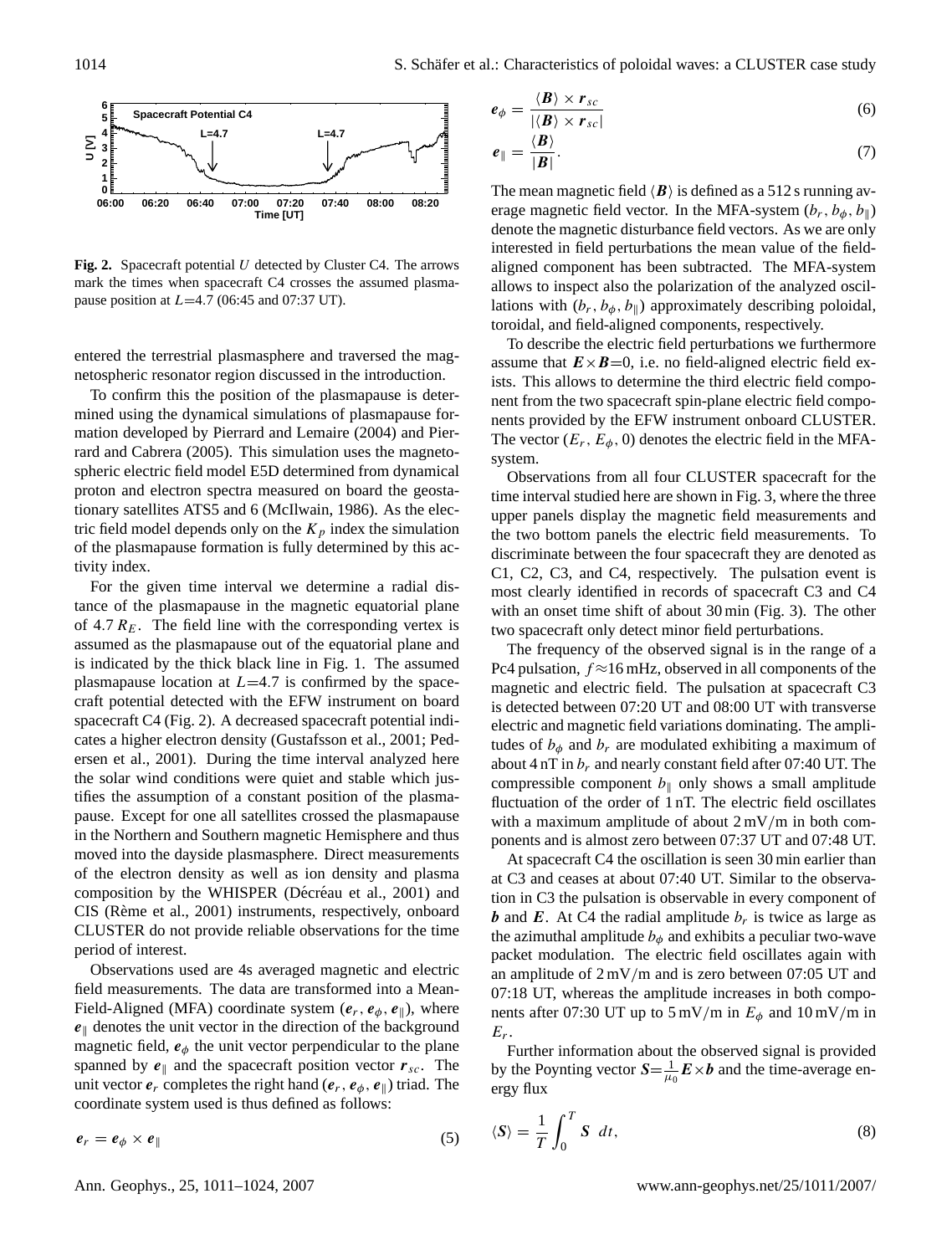

<span id="page-4-0"></span>**Fig. 3.** FGM and EFW measurements for the four Cluster spacecraft (C1: black, C2: red, C3, green, C4: blue), transformed into a Mean-Field-Aligned coordinate system. The bars denotes amplitudes of magnetic and electric field, respectively.

where T is the wave period (Fig. [4\)](#page-4-1), in our case  $T = 63$  s. A standing wave is indicated by  $\langle S \rangle = 0$  and oscillating Poynting vector S [\(Chi and Russell,](#page-11-10) [1998\)](#page-11-10). This is especially observed until 07:20 UT in spacecraft C4. After that time the character of the energy flux changes with both transverse components now indicating a non-zero energy flux transverse to the ambient magnetic field. In particular, the large negative radial component  $S_r$  corresponds to an inward directed energy transport indicating the presence of a propagating wave. The wave as observed by spacecraft C3 exhibits small transverse energy flux variations  $\langle S_r \rangle$  and  $\langle S_{\phi} \rangle$ . The field parallel energy flux is non-zero between 07:20 and 07:34 UT, but the oscillating component of  $S_{\parallel}$  is dominant. A non-zero component  $\langle S_{\parallel} \rangle$  is expected for a standing poloidal wave in case of asymmetric ionospheric conductances at the northern and southern footprint of the oscillating field lines [\(Ozeke et al.,](#page-12-21) [2005\)](#page-12-21). We conclude that at this time interval an almost standing field line oscillation is observed by spacecraft C3 as well as spacecraft C4 between 06:50 and 07:20 UT.



<span id="page-4-1"></span>Fig. 4. Components of the Poynting vector S observed by spacecraft C3 and C4. The thick line represents the time-average energy flux.

#### **3 Analysis and interpretation**

### 3.1 Phenomenology of the wave activity

The main aim of the present study is to investigate spatial and temporal structures of poloidal Alfvén waves. In principle, this requires a 4-D-representation of the measurements made. To approach this requirement we introduce a special coordinate system, the L-D-M coordinate system, schematically shown in Fig. [5.](#page-5-0) The coordinate L resembles the McIlwain Parameter [\(McIlwain,](#page-12-22) [1966\)](#page-12-22) and describes the distance of the vertex of a specific field line with respect to the center of the Earth in units of  $R<sub>E</sub>$ . To identify the field line for a given point in space the Tsyganenko 96 model [\(Tsyganenko,](#page-13-8) [1995;](#page-13-8) [Tsyganenko and Stern,](#page-13-9) [1996\)](#page-13-9) is used.

The second coordinate D describes the position of the spacecraft on the specified field line and is defined as the distance between the spacecraft and the field line vertex along the field line. Positive D values correspond to a spacecraft location in the Northern magnetic Hemisphere. The third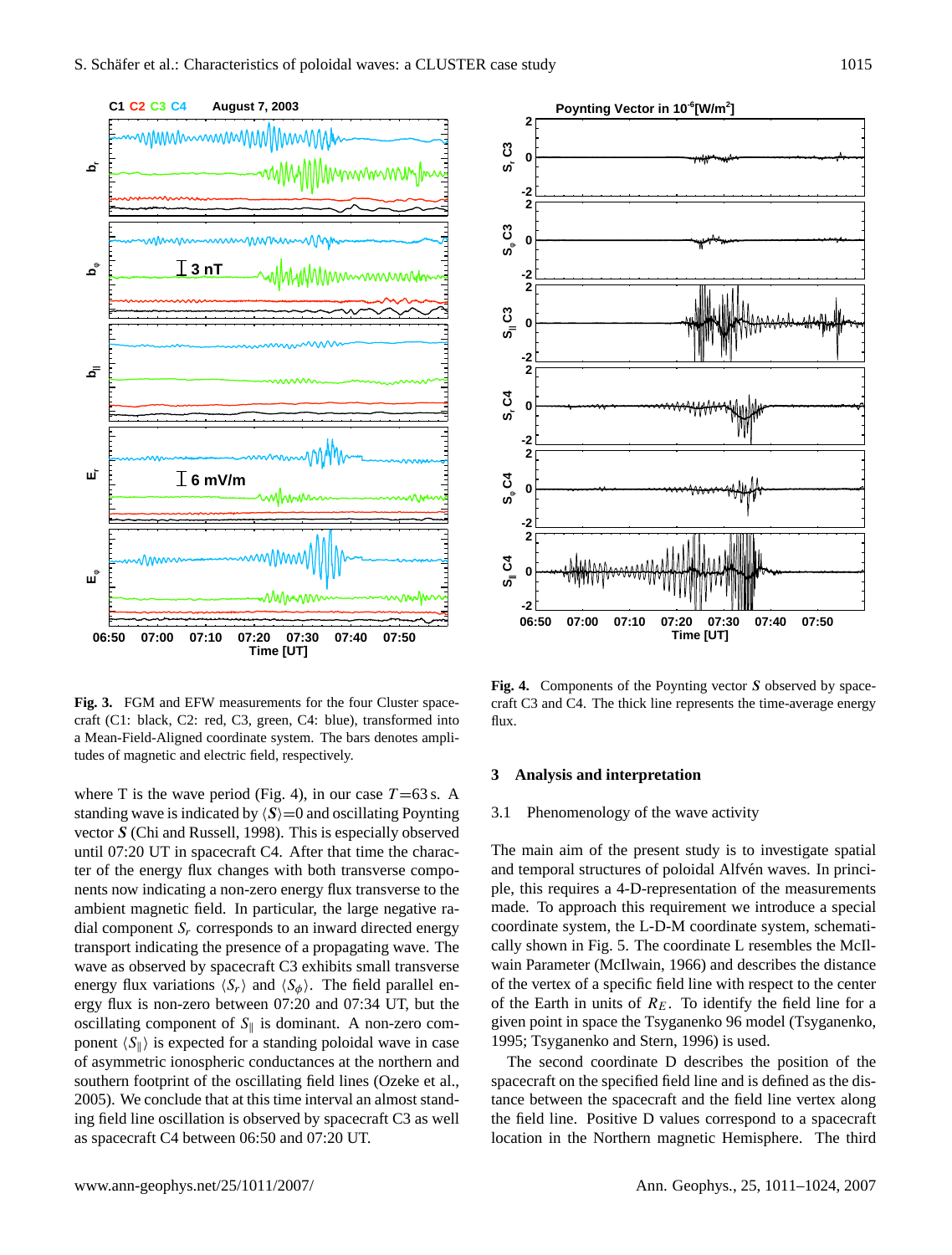

<span id="page-5-0"></span>**Fig. 5.** Schematic illustrating the L-D-M coordinate system. The spacecraft positions are marked by rectangles, the dotted lines represent magnetic field lines.

coordinate, M, describes the magnetic local time (MLT) at which the measurements are taken.

The orbital coordinates of the different spacecraft are transformed into this L-D-M coordinate system, fluctuations of the electromagnetic field are still represented using the Mean-Field-Aligned coordinate system. At first we concentrate on the actual observations of  $b_r$  and  $\langle S_r \rangle$  in the L-D plane as seen in the upper panels of Fig. [6.](#page-6-0) Effects of minor changes in the M coordinate (lowest panel of Fig. [6\)](#page-6-0) are discussed later. For the representation of  $b_r$  an analytic signal or Carson-Gabor representation (e.g. [Glassmeier,](#page-11-11) [1980;](#page-11-11) [Glass](#page-11-12)[meier and Motschmann,](#page-11-12) [1995\)](#page-11-12) is used, which allows to determine instantaneous amplitude and phase of the given time series. As the ULF signals to be analyzed here are rather regular the analytic signal representation is a very suitable tool. The thickness of the lines denoting the spacecraft positions in the first panel of Fig. [6](#page-6-0) represents the instantaneous amplitude or signal envelope of the dominant radial component of the magnetic field oscillation. The thickness of the lines in the second panel of Fig. [6](#page-6-0) is related to the radial component of the time averaged energy flux  $\langle S_r \rangle$ . The vertical black line in Fig. [6](#page-6-0) represents the plasmapause position, previously also given in Fig. [1.](#page-2-0) Wave activity occurs preferentially within the plasmasphere.

In the present case study each spacecraft covers different ranges of L-values. The magnetic equator (D=0) is crossed by spacecraft C4 at the field line with its vertex at  $L=4.1$ , C3 at  $L=4.35$ , C2 at  $L=4.45$ , and C1 at 4.77, that is the four spacecraft cover a radial extent of about 0.67  $R_E$ , a value comparable to earlier estimates of the radial extent of magnetospheric pulsations. Therefore, the configuration is suitable to analyze the poloidal oscillation covered spatial region.

Information about the time at which a spacecraft crossed a specific field line is of particular interest. Spacecraft positions at five selected times, labeled by roman numbers, are marked by squares in Fig. [6.](#page-6-0) These times have been selected as they correspond to those times spacecraft C4 and C3 cross the L=4.22 and L=4.4 field lines in the Southern and Northern Hemisphere and the time spacecraft C4 detects the maximum, radially directed energy flux.

At time I spacecraft C4 observed an amplitude maximum at  $L=4.22$ ; the wave amplitude decreased while spacecraft C4 moved to lower L-values and increased after it crossed the magnetic equator  $D=0 R_E$ . Spacecraft C1 and C2 were located far away from this field line at  $L > 4.45$  and did not detect pulsations as seen in the magnetic and electric field measurements (Fig. [3\)](#page-4-0). We conclude that at time I the radial spatial extent of the pulsation event was too small to be observed by C1 and C2. Afterwards both spacecraft move further apart from the region of interest and in the following we concentrate on the observations of spacecraft C3 and C4. C3 was still too far away from the region of interest to detect any ULF signal at time I.

At time II another amplitude maximum was observed by C4 at the same field line  $L=4.22$  as at time I. This clearly indicates the existence of a radially localized wave structure along this field line oscillating for at least 24 min. At time II a pulsation was also detected by spacecraft C3, but at  $L=4.5$ indicating a more complex radial structure of the wave field observed by the two satellites.

At time III C3 and C4 were located at the same field line shell  $L=4.4$ , but at slightly different M values. Approaching this field line shell C3 saw an increasing amplitude, indicating a localized wave packet. At the same time C4, moving towards the plasmapause only detected a minor change of the field amplitude. This difference in the amplitude behavior might be due to rapid azimuthal variations of the wave field.

Assuming an azimuthal variation b,  $E \propto \exp(i m \phi)$  the azimuthal wave number  $m$  can be determined from the measured phase difference,  $\Delta \psi$ , between radial magnetic field variations seen at C3 and C4 (e.g. [Eriksson et al.,](#page-11-13) [2005a\)](#page-11-13):

$$
m = \frac{\Delta \psi}{\Delta \phi}.\tag{9}
$$

Here  $\Delta \phi$  is the azimuthal distance between C3 and C4; at time III  $\Delta \phi = 3.18^\circ$ . Comparing time series of both spacecraft around time III the phase difference  $\Delta \psi$  is estimated. The time difference  $\Delta t$  between minima and maxima, respectively, is about 20 s (Fig. [7\)](#page-7-0), which corresponds to  $\Delta \psi \approx 100^{\circ}$ ; thus  $m \approx 30$ . Such large azimuthal wave numbers are expected for poloidal oscillations (e.g. [Radoski,](#page-12-23) [1967\)](#page-12-23) and observed by [Eriksson et al.](#page-11-6) [\(2005b\)](#page-11-6) recently.

After time III spacecraft C4 recorded regular fluctuations for about 10 min between  $L=4.4 R_E$  and  $L=4.6 R_E$ ; these were not observed at any of the other spacecraft as they were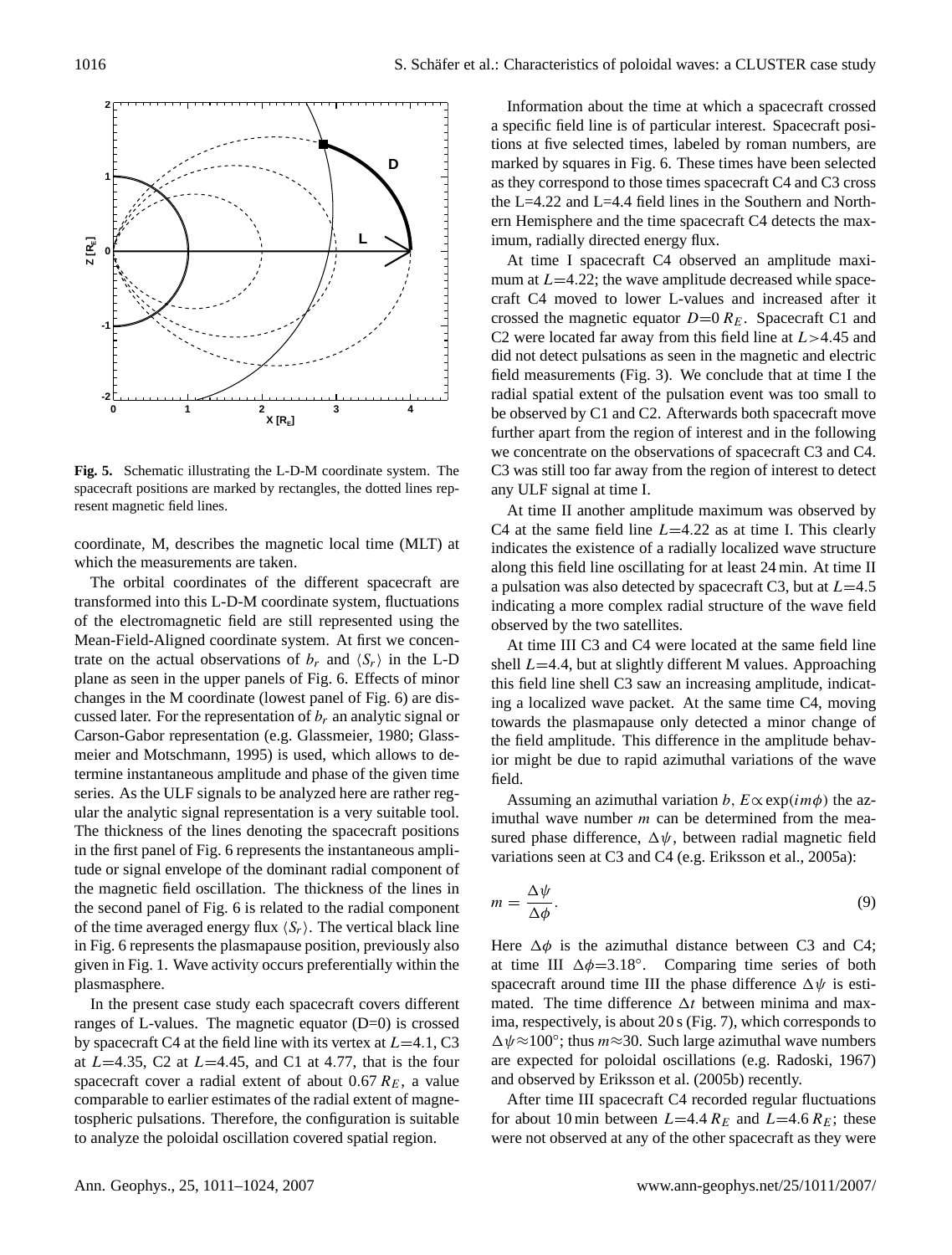

<span id="page-6-0"></span>**Fig. 6.** Positions of the CLUSTER spacecraft in the L-D coordinate system at different times, where the squares mark the positions of each spacecraft. Time I corresponds to 06:58:38 UT, time II to 07:23:42 UT, time III to 07:30:22 UT, time IV to 07:34:22 UT and time V to 07:50:06 UT. The arrows show the flight direction of the CLUSTER satellites. The thickness of the lines are related to the amplitude of the radial oscillation of the magnetic field  $b_r$  (upper panel) and the radial component of the time averaged Poynting vector  $\langle S_r \rangle$  (second panel). The bottom panel shows the orbit in the L-M plane, where M corresponds to the magnetic local time MLT.

located at other field lines. This period of regular oscillations ceased when C4 reached the plasmapause region.

Between time I and time III the time averaged Poynting vector  $\langle S \rangle$  is close to zero indicating the existence of a standing wave field structure. Afterwards spacecraft C4 observes an increasing radial energy flux with its maximum at time IV located at  $L=4.55$  and  $D=1.4 R_E$ . At the same time spacecraft C3 observes  $\langle S_r \rangle$ =0 at L=4.36 and D=−0.3 R<sub>E</sub>. Spacecraft C4 seems to transit a wave propagating in a defined region as no energy flux is observed by spacecraft C3. One can speculate that a wave source is located near the observed maximum of the energy flux. The nearby plasmapause at  $L=4.7$  acts as a very good wave reflector for the excited wave (e.g. [Lee,](#page-12-24) [1996\)](#page-12-24) which can thus only propagate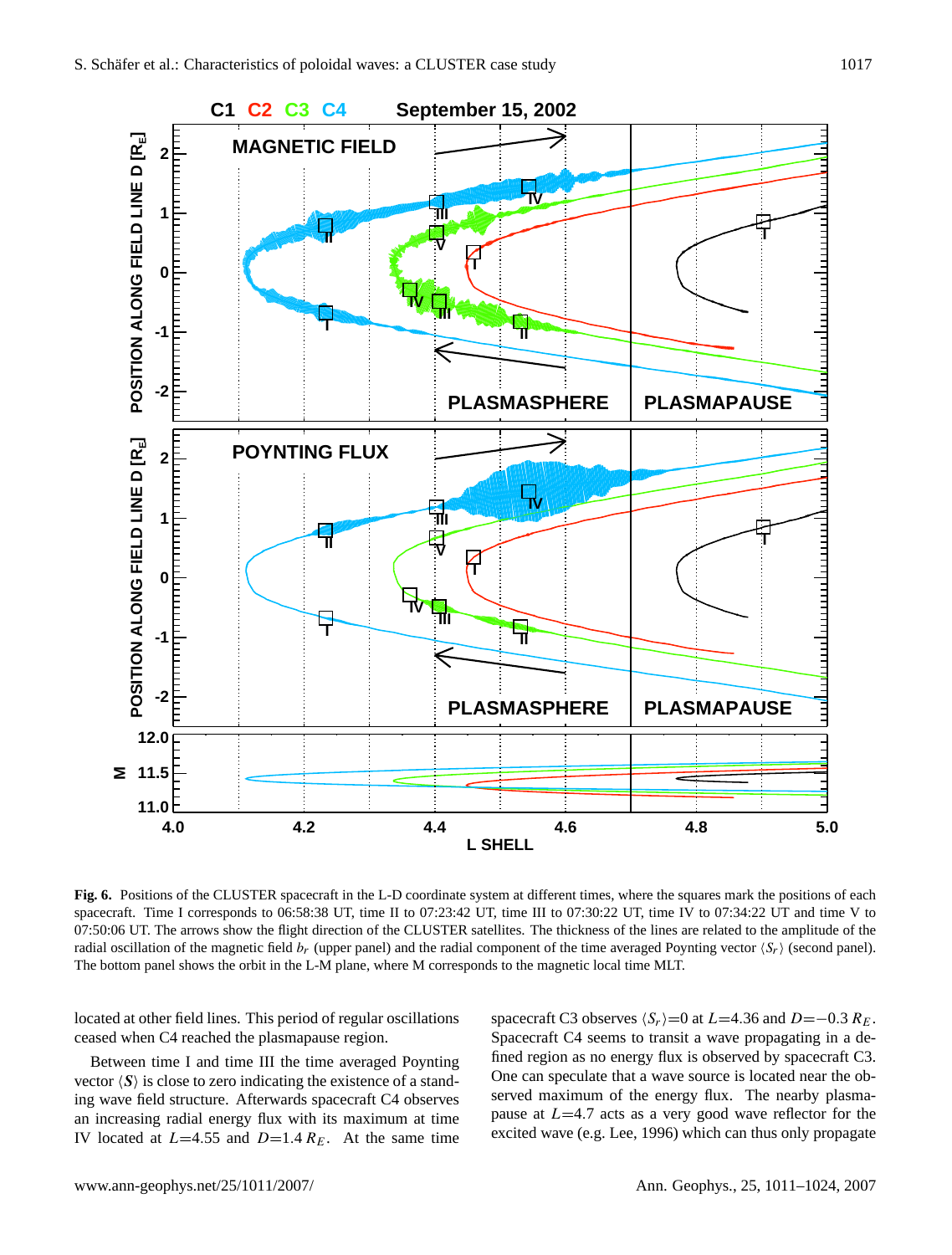

<span id="page-7-0"></span>**Fig. 7.** Time series of  $b_r$  for spacecraft C3 (top) and C4 (bottom) between 07:29 and 07:32 UT, where both satellites cross the same L-shell at different azimuthal positions M.

towards lower L shells; this is a probable explanation for the observed radially inward directed energy flux.

At time V spacecraft C3 again crossed the L=4.4 field line. However, the amplitude was smaller than during the southern crossing, which indicates a temporal variation of the pulsation activity rather than a spatial one. All other spacecraft had already left the activity region at this time.

#### 3.2 Wave frequency

Phenomenological characteristics of the waves observed in the outer region of the plasmasphere are quite complex as discussed above. The wave frequency, however, is rather stable at  $f_{\text{obs}} = 16 \text{ mHz}$  during the time spacecraft C3 and C4 traversed this region, as seen in the dynamic spectra of the radial magnetic field component  $b_r$  (Fig. [8\)](#page-7-1). Due to the radial spacecraft motion a frequency constant in time is equivalent to a uniform frequency with respect to magnetic L shells, which has been previously observed and discussed for poloidal wave events in outer magnetospheric regions  $(L>6)$  by [Denton et al.](#page-11-14) [\(2003\)](#page-11-14). Contrary to that the frequency of toroidal waves is expected to have a L dependence and consequently the radial structure of the here observed poloidal wave event cannot be explained by the field line resonance mechanism. Details of the radial structure of poloidal waves can be gained by comparing the observed frequency with the radial profile of theoretically expected poloidal and toroidal eigenfrequencies (e.g. [Denton and Vetoulis,](#page-11-7) [1998;](#page-11-7) [Klimushkin,](#page-12-25) [1998b\)](#page-12-25).

Theoretically expected toroidal eigenfrequencies  $\omega_T$  and eigenperiods  $T_A$  of magnetospheric field lines can be estimated using the time of flight method [\(Warner and Orr,](#page-13-10) [1979\)](#page-13-10):

<span id="page-7-3"></span>
$$
\omega_T = \frac{2\pi N}{T_A}; \quad T_A = 2\int_S^N \frac{ds}{v_A}.\tag{10}
$$

Here N is the harmonic number of the field line standing oscillation,  $ds$  is an increment of length along the field line



<span id="page-7-1"></span>**Fig. 8.** Dynamic spectra of the radial magnetic field components  $b_r$  of the spacecraft C3 (top) and C4 (bottom) observations.

and the integration limits are the northern and southern ionosphere. The Alfvén velocity  $v_A(s)$  along the field line is sphere. The Allven velocity  $v_{\lambda}$ <br>given by  $v_A(s) = B(s)/\sqrt{\mu_0 \rho(s)}$ .

Poloidal eigenfrequencies  $\omega_P$  can be determined in the WKB approximation following [Klimushkin](#page-12-14) [\(1998a\)](#page-12-14) and [Klimushkin](#page-12-25) [\(1998b\)](#page-12-25):

<span id="page-7-4"></span>
$$
\omega_P = \omega_T - \omega_{\text{geom}} + \omega_\beta. \tag{11}
$$

Here  $\omega_{\text{geom}}$  describes the influence by the field line curvature of a field line and is given by

<span id="page-7-5"></span>
$$
\omega_{\text{geom}} = \frac{1}{2\pi N} \int_{S}^{N} v_A \frac{\partial^2}{\partial s^2} (\ln h) ds, \tag{12}
$$

where  $h$  is a geometric factor depending on the coordinate system used (for details see [Klimushkin,](#page-12-14) [1998a\)](#page-12-14). The term  $\omega_\beta$  takes into account the influence of finite but small values of the plasma  $\beta$  and resulting equilibrium currents  $J$  perpendicular to the magnetic field in the equatorial plane, e.g. magnetospheric ring currents:

<span id="page-7-2"></span>
$$
\omega_{\beta} = \frac{1}{2\pi N} \int_{S}^{N} \frac{2v_{A}}{R} \left( \frac{\mu_{0}J}{B} + \frac{2v_{MS}^{2}}{Rv_{A}^{2}} \right) ds.
$$
 (13)

Here  $R$  is the field line curvature radius. The slow magnetosonic velocity  $v_{MS}$  is given by  $v_{MS} = v_S v_A (v_S^2 + v_A^2)^{-1/2}$ , where  $v<sub>S</sub>$  denotes the sound velocity. For simplicity dipole field lines are assumed to calculate the radius of curvature  $$ and the geometric factor  $h$ , an assumption well justified for plasmaspheric field lines. The coordinate system of Eq. [\(13\)](#page-7-2) follows the definiton in [Klimushkin](#page-12-14) [\(1998a\)](#page-12-14). Here positive values of J correspond to currents directed eastward.

Using Eqs. [\(10–](#page-7-3)[13\)](#page-7-2) the radial variation of the local poloidal eigenfrequencies  $\omega_P$  in the outer plasmaspere can be determined using suitable models of the magnetic field, the plasma mass density distribution and the magnetospheric ring current strength.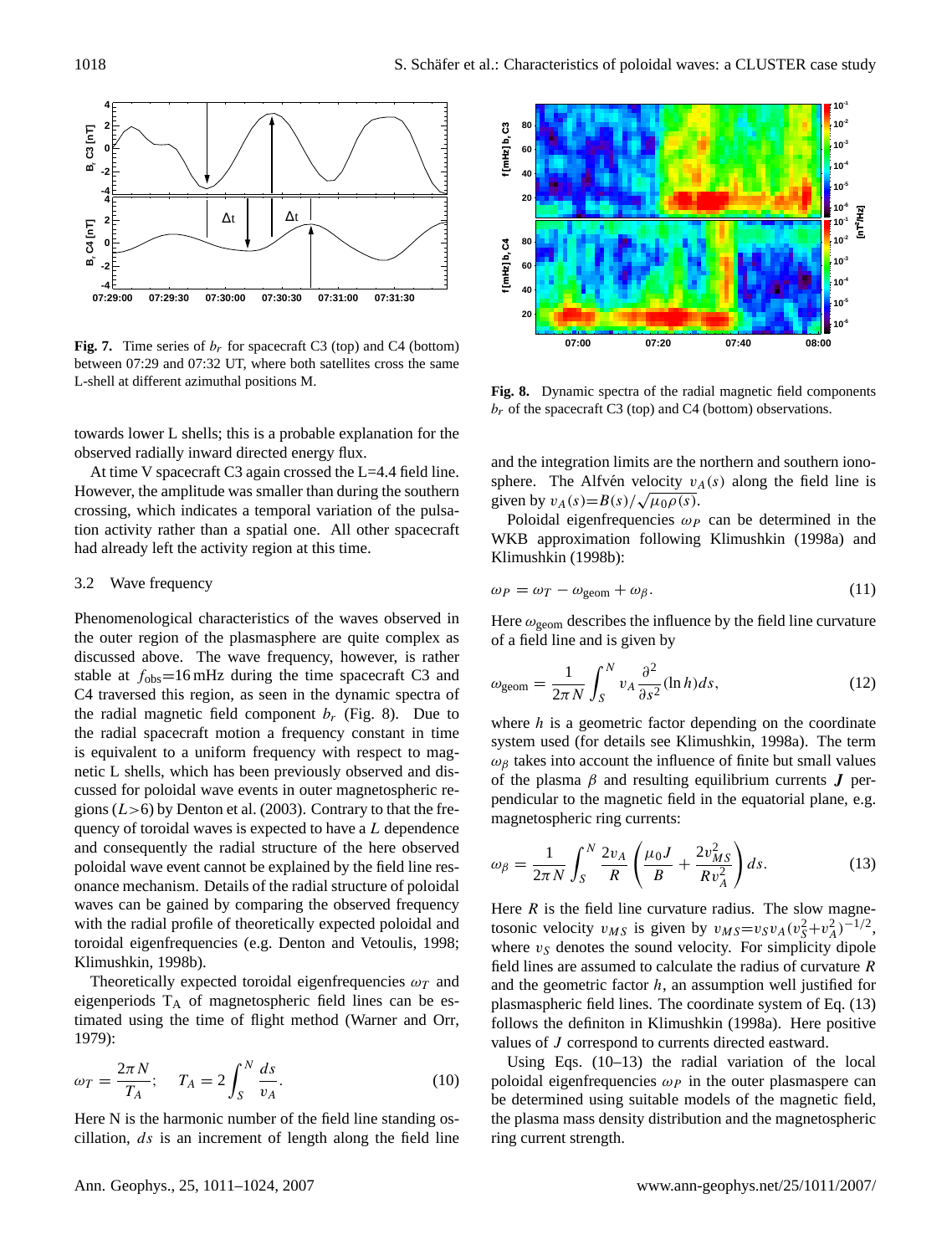

<span id="page-8-1"></span>**Fig. 9.** Profiles of plasma properties. Plasma pressure and plasma  $\beta$  are assumed for quiet geomagnetic activity [\(Lui and Hamilton,](#page-12-26) [1992\)](#page-12-26). The current density is obtained from the Tsyganenko '96 model. Positive values of  $J_{\perp}$  correspond to a current directed eastward. The plasma density is calculated from modeling the electron number density [\(Carpenter and Anderson,](#page-11-15) [1992\)](#page-11-15).

The latter can be determined using the Tsyganenko model of [\(Tsyganenko and Stern,](#page-13-9) [1996;](#page-13-9) [Tsyganenko and Peredo,](#page-13-11) [1994\)](#page-13-11) for given parameters such as  $D_{st}$ =−19 nT and the dynamic pressure of the solar wind  $p_{dyn}=0.85$  nPa. We assume typical distributions for plasma  $β$  and isotropic plasma pressure ( $P_{\perp} = P_{\parallel}$ ) as described e.g. by [Lui and Hamilton](#page-12-26) [\(1992\)](#page-12-26). To proof consistency with the Tsyganenko model the radial profile of the current density  $J$  is also derived from the given plasma pressure distribution by [\(Lui et al.,](#page-12-27) [1987\)](#page-12-27)

<span id="page-8-0"></span>
$$
J_{\perp} = -\frac{1}{B} \frac{\partial P}{\partial L}.
$$
\n(14)

Here positive  $J_{\perp}$  denotes westward current. We found good agreement between the current derived from Eq. [\(14\)](#page-8-0) and the ring current of the Tsyganenko model. Profiles of  $β$ , P and  $J_{\perp}$  are shown in Fig. [9.](#page-8-1)

The Tsyganenko 96 model [\(Tsyganenko and Stern,](#page-13-9) [1996\)](#page-13-9) is used to calculate the magnitude of the magnetic field  $B(s)$ for a given field line. The plasma number density along the field line is assumed as a power law [\(Cummings et al.,](#page-11-16) [1969\)](#page-11-16) with an exponent  $\alpha=1$  typical for the plasmasphere (e.g. [Goldstein et al.,](#page-12-28) [2001;](#page-12-28) [Denton et al.,](#page-11-17) [2004\)](#page-11-17):

<span id="page-8-3"></span>
$$
n(s) = n_{eq} \left(\frac{LR_E}{r}\right)^{\alpha}.
$$
 (15)

Here  $r$  is the geocentric distance to a point on the field line and the number density in the equatorial plane  $n_{eq}$  can be obtained from the model of [Carpenter and Anderson](#page-11-15) [\(1992\)](#page-11-15). Influences on  $n_{eq}$  due to complex features of the plasmapause formation such as plasma plumes or shoulders (e.g. [Pierrard](#page-12-16) [and Lemaire,](#page-12-16) [2004;](#page-12-16) [Goldstein,](#page-12-29) [2006\)](#page-12-29) are not predicted by the



<span id="page-8-2"></span>**Fig. 10.** Profiles of the poloidal eigenfrequencies  $fp$  (solid line) and toroidal eigenfrequencies  $f_T$  (dashed line) of magnetospheric field lines calculated for harmonic numbers  $N=1, ..., 4$  and the mass correction factor  $m_{\text{corr}} = 3$ . The dotted line marks the observed frequency  $f = 16$  mHz. The grey shaded background marks L-shells crossed by spacecraft C3 and C4 during the analyzed time interval.

applied simulation of the plasmapause formation, additionally approved by the observed spacecraft potential (Fig. [2\)](#page-3-0). The plasma of the plasmasphere is composed of hydrogen and heavier ions such as helium and oxygen. This requires a mass correction factor  $m_{\text{corr}}$  to calculate the plasma mass density  $\rho(s)=n(s)m_{\text{corr}}m_p$  accurately, where  $m_p$  is the proton mass. A typical plasmaspheric plasma is composed of 55% H<sup>+</sup>, 40% He<sup>+</sup> and 5% O<sup>+</sup> [\(Berube et al.,](#page-11-18) [2005\)](#page-11-18) leading to a mass correction of  $m_{\text{corr}} \approx 3$ .

With these assumptions and model values the eigenfrequencies of the fundamental poloidal and toroidal field line oscillation,  $f_P = \omega_P / 2\pi$  and  $f_T = \omega_T / 2\pi$ , as well as the frequencies of its harmonics  $N=2, ..., 4$  have been calculated for L shells in the range  $[2.5, 5.5]$   $R_E$  (Fig. [10\)](#page-8-2). At L shells  $L=[4.1, 4.7]$ , where spacecraft C3 and C4 observe the described pulsation activity, poloidal eigenfrequencies are larger than the toroidal eigenfrequencies; the non zero plasma  $\beta$  leads to  $\omega_{\beta}$  > 0. The geometric contribution,  $\omega_{\text{geom}}$ , is always larger than zero for  $\alpha$ =6. However, if we assume  $\alpha \neq 6$ , negative values for  $\omega_{\text{geom}}$  are well possible. In the present case  $\alpha = 1$  is the best guess and we find  $\omega_{\text{geom}} < 0$  for certain radial distances. This leads to  $\omega_P > \omega_T$  in these regions.

The theoretical framework predicts the existence of a region transparent for poloidal waves near a minimum of  $f_P$ only if the condition  $f_P < f_{obs} < f_T$  is satisfied [\(Klimushkin](#page-12-30) [et al.,](#page-12-30) [2004\)](#page-12-30). In contrast to that we found  $f<sub>T</sub> < f<sub>P</sub> < f<sub>obs</sub>$  in the present case study (Fig. [10\)](#page-8-2). However, the theory used here describes wave fields bounded by surfaces satisfying the condition  $f_{obs} = f_P$ . These surfaces act as turning points of the radial propagating wave and define a region transparent for poloidal waves. Consequently, we assume that the observed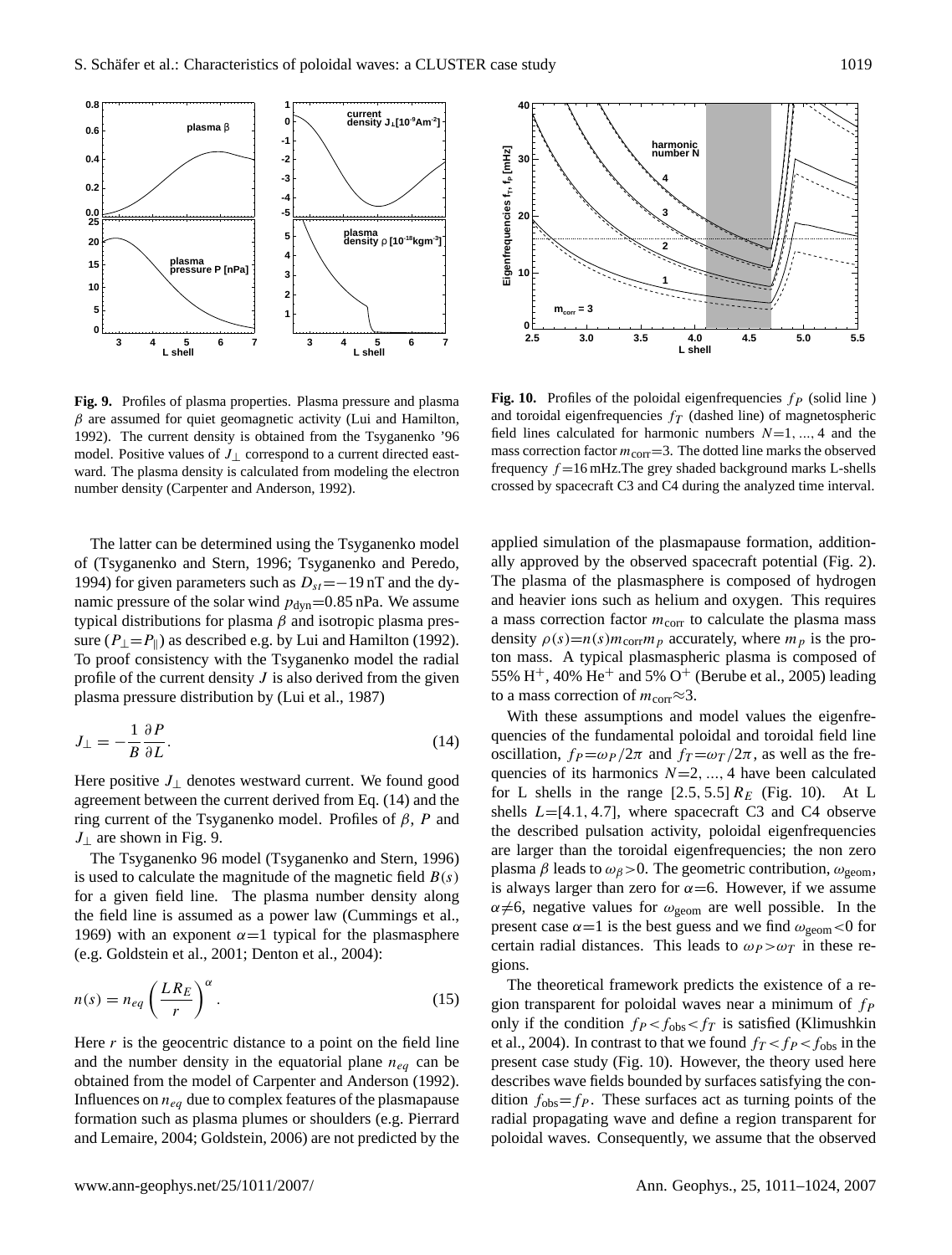pulsation is localized within such a wave transparency region despite the contradiction between observation and theory. A possible reason for this discrepancy is the negative value of  $\omega_{\text{geom}}$  due to the assumed exponent  $\alpha=1$  in Eq. [\(15\)](#page-8-3), as discussed above. As the condition  $\omega_{\text{geom}} > \omega_{\beta}$  is necessary to obtain a poloidal eigenfrequency smaller than the toroidal (see Eq. [11\)](#page-7-4), we speculate that Eq. [\(12\)](#page-7-5) is inappropriate in case of  $\alpha=1$ . Apparently further efforts are necessary to improve the applied WKB approximation of the theoretical framework using the constraint  $\alpha = 1$ .

However, we suggest that Fig. [10](#page-8-2) reflects the radial width of the poloidal resonator (e.g. [Leonovich and Mazur,](#page-12-12) [1993\)](#page-12-12). The outer boundary coincides with the plasmapause at L≈4.7 and the inner boundary depends on the harmonic number N. Since spacecraft C4 observes the pulsation even at  $L=4.1$ , we exclude the fourth harmonic oscillation, which has the inner resonance surface located at  $L \approx 4.2$ . The observations described in the L-D coordinate system (Fig. [6\)](#page-6-0) reveal a symmetric amplitude structure relative to the magnetic equator  $D=0$   $R_E$  suggesting an oscillation with an odd harmonic number. For the fundamental oscillation  $N=1$  the spatial extent of the oscillating structure would be more than  $2 R_E$ . Consequently, we suggest that the observed pulsation is a third harmonic oscillation with a spatial extent of approximately 0.7  $R_E$ .

# 3.3 Modeling the spatio-temporal structure

For further understanding of the observed pulsation event and to reach a deeper insight into its spatio-temporal structure we present a simple model for the spatio-temporal characteristics of the wave which is fitted to the actually observed data for better comparison. The dominant poloidal magnetic field component is given by

$$
b_{r,\text{model}} = b_0 \cdot A(D,\phi) \cdot B(L) \cdot C(t). \tag{16}
$$

Here  $A(D, \phi)$  describes the spatial structure along the field line and in the azimuthal direction,  $B(L)$  the spatial structure in the radial direction across L-shells, and  $C(t)$  the temporal evolution of the wave amplitude. All three amplitude functions are normalized to 1, so that the maximum amplitude of the modeled signal is given by  $b_0$ .

The model assumes a standing wave along the background magnetic field line:

<span id="page-9-0"></span>
$$
A(D, \phi) = \sin(k_{\parallel}D + m\phi) \cdot \cos(\omega_P t). \tag{17}
$$

This functional form describes odd mode oscillations with  $k_{\parallel}$  denoting the field parallel wave number. Wave frequency  $\omega_P = 2\pi f_P$  and azimuthal wave number m are determined using the observations. As mentioned in Sect. [2](#page-2-1) the change in the azimuthal spacecraft position  $\Delta \phi = \Delta M$  is small, but since we found  $m \approx 30$ , the phase variation  $\Delta(m\phi)$ is not negligible. The parallel wavelength  $\lambda_{\parallel} = 2\pi/k_{\parallel}$  depends on the length of the field line  $l$  and the harmonic number N:  $\lambda_{\parallel}=2l/N$ . The lengths of the field lines with

vertices between  $L=4.1 R_E$  and  $L=4.7 R_E$  are between  $l=9.4$  and  $l=10.0$   $R_E$ . Assuming a third harmonic oscillation as discussed above gives one wavelengths in the range  $\lambda_{\parallel} = [6.3, 6.7] R_E$  or wave numbers  $k_{\parallel} = [0.94, 1.00] R_E^{-1}$ .

The transverse variation of the wave field is described by multiplying the standing wave (Eq. [17\)](#page-9-0) with an amplitude function  $B(L)$ . [Leonovich and Mazur](#page-12-8) [\(1990\)](#page-12-8) have shown that for a poloidal wave resonator the function  $B(L)$  can be approximated by the product of a Hermitian polynomial  $H_n$ of order n and a Gaussian:

<span id="page-9-1"></span>
$$
B(L) = H_n(\xi) \exp(-\xi^2/2),
$$
 (18)

where  $\xi = (L - L_R)/\sigma$ . Here  $L_R$  denotes the location of maximum wave amplitude and  $\sigma$  describes the radial width of the wave field within the wave guide region, respectively. For a zeroth order Hermitian polynomial  $(n=0)$  the radial structure  $B(L)$  is just given by a Gaussian as already observed for poloidal pulsations (e.g. [Cramm et al.,](#page-11-4) [2000\)](#page-11-4).

Using higher order Hermitian polynomials allows to describe a more complex wave field variation in radial direction as the number of extrema of the polynomial used is equal to  $n+1$ . Figure [6](#page-6-0) exhibits two amplitude maxima at  $L=4.22$ and  $L=4.40 R_E$ . The first one at  $L=4.22 R_E$  is detected twice by spacecraft C4 when it crosses the corresponding field line below and above the magnetic equator. The second one at  $L=4.40 R_E$  is detected only by C3. Due to this observation a first order Hermitian polynomial with  $n=1$  is used in Eq. [\(18\)](#page-9-1).

The amplitude maxima on the field line  $L=4.22 R_E$  are observed at  $D=-0.7 R_E$  and  $D=0.9 R_E$ , that is almost symmetric with respect to the magnetic equator. Assuming a standing wave, one would expect nearly the same pulsation strength for both crossings. However, the opposite is observed with the northern maximum displaying a somewhat small amplitude value (Fig. [6\)](#page-6-0). This is either due to the symmetry point not coinciding with the magnetic equator or the result of a temporal evolution of the wave field, approximated by a Gaussian function  $C(t)$  with its maximum at 07:32 UT corresponding to the observed maximum of the signal. An increasing amplitude can be explained by e.g. drift bounce resonance effects, as described in [Klimushkin and Mager](#page-12-31) [\(2004\)](#page-12-31). On the other hand, wave dissipation at the ionospheric boundaries leads to a decreasing pulsation amplitude.

The aim of our modeling effort is to characterize the amplitude  $b_0$ , the activity maximum position  $L_R$  and its width  $\sigma$ . Varying these model parameters the best correspondence between modeled signal and the actual observations of spacecraft C3 and C4 have been reached for  $L_R$ =4.35  $R_E$ ,  $\sigma$ =0.1 R<sub>E</sub>, m=30, and b<sub>0</sub>=6.5 nT. A comparison of both signals is displayed in Fig. [11.](#page-10-0) The correspondence is fairly reasonable with major features of the observed amplitude modulation being explained. However, it is not possible to reproduce the measurements in detail. The first amplitude maximum observed at spacecraft C4 observation is not fully reproduced by the model such as the amplitude modulation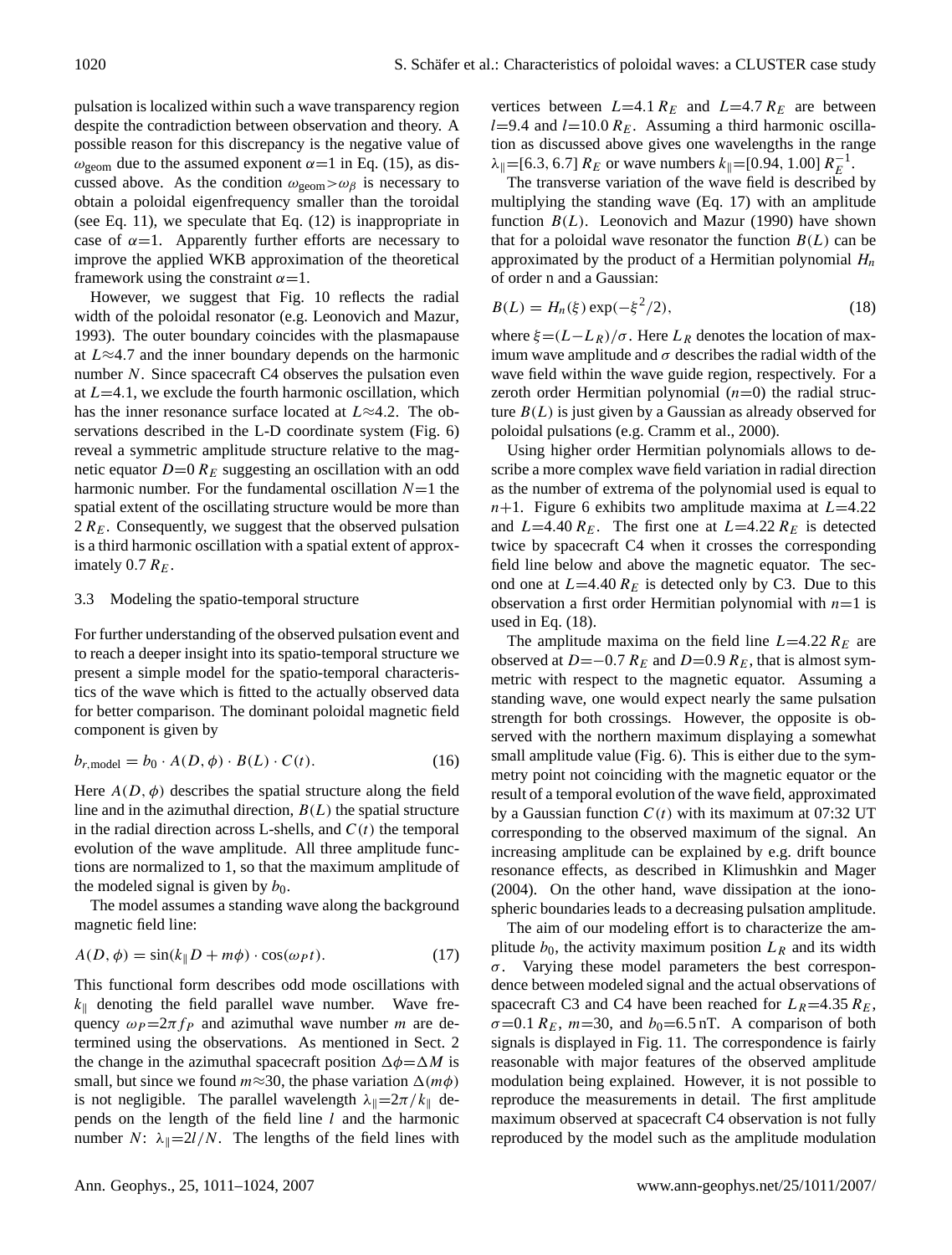

<span id="page-10-0"></span>**Fig. 11.** Comparison between measurement of the  $b_r$  (solid line) component and the model of the wave field  $b_{r, model}$  (dashed line).

seen in C3 after 07:35 UT. Observations between 07:10 and 07:35 UT are well represented by the modeled signal. Especially the modeled shape of the second amplitude peak in spacecraft C4 is in a good agreement with the observed amplitude modulation.

Figure [12](#page-10-1) shows a comparison between the modeled radial variation of the wave field and the radial variation of the poloidal eigenfrequency. It is remarkable to see that the wave activity region as modeled well coincides with the wave guide region identified as the trough in the poloidal eigenfrequency variation. From the modeled signal we also infer that the total width of the wave guide is about 0.6  $R_E$ , which corresponds to the observed extend of the wave activity region.

It should be noted that the time interval between 07:30 and 07:40 UT of the spacecraft C4 observation is excluded from our modeling efforts as at this time a propagating wave is detected (Figs. [4](#page-4-1) and [6\)](#page-6-0) and the assumption of a standing wave is not suitable in this region.

Differences between model and measurements originate from several sources. First, the Hermitian function used to describe the radial structure is based on the assumption of a wave guide symmetric to the point of minimum eigenfrequency. This assumption is not fully consistent with the actual variation of the poloidal eigenfrequency. Second, theoretical studies such as presented by [Klimushkin and Mager](#page-12-31) [\(2004\)](#page-12-31) assume a time harmonic time variation without any amplitude modulation. A more realistic temporal evolution of the wave field is not incorporated in current theoretical treatments. We think that this oversimplification is the main reason for discrepancies between model and observation. However, similarities found suggest that the theoretical assumptions allow for explaining the observed amplitude modulation, at least after the wave field is fully developed and before it collapsed due to ionospheric dissipation.

### **4 Conclusions**

A new representation of magnetic field measurements has been developed which allows a very convenient graphical display of CLUSTER multi-spacecraft observations helping



<span id="page-10-1"></span>**Fig. 12.** Comparison between the modeled radial variation and the radial variation of the poloidal eigenfrequency.

to visualize spatial and temporal effects due to spacecraft motion. This new visualization tool has been applied to ULF pulsation observations in the terrestrial dayside plasmasphere and a region of a poloidal standing wave was detected and analyzed.

The field line oscillations analyzed were observed in the time interval 15 September 2002, 06:50–08:00 UT. The large scaled spacecraft configuration during this interval has entailed the possibility to record the pulsation event over a time period of around 70 min in spacecraft C3 and C4. During this time the spacecraft crossed the oscillating field lines twice during their inbound and outbound approaches to the Earth on an almost polar orbit.

Analyzing the phase differences between signals observed by two spacecraft while passing the same L shell has given us the possibility to estimate the azimuthal wave number; we found  $m \approx 30$ . Accordingly, a poloidal polarized oscillation with  $m \gg 1$  was detected.

To describe temporal and spatial properties of the observed wave field we have used a theoretical framework developed by [Leonovich and Mazur](#page-12-8) [\(1990,](#page-12-8) [1993,](#page-12-12) [1995\)](#page-12-13) and [Klimushkin](#page-12-14) [\(1998a\)](#page-12-14). A profile of poloidal eigenfrequencies  $f_P$  was evaluated based on realistic assumption concerning plasma composition and plasma properties in the region of interest. Comparing with the observed frequency  $f_{\text{obs}}$ =16 mHz has suggested a third harmonic oscillation.

The wave field was found localized near the minimum of  $f_P$  bounded by turning points  $f_P = f_{obs}$  at the plasmapause and within the plasmasphere, respectively. In this region the existence of a localized pulsation is not fully predicted by theory. Hence, further efforts on the theoretical description of plasmaspheric ULF pulsations are necessary.

Modeling spacecraft observations crossing plasmaspheric field lines has suggested a spatial structure and temporal development of the detected wave field. We have found clear indications of the existence of a standing wave at  $L=4.22 R_E$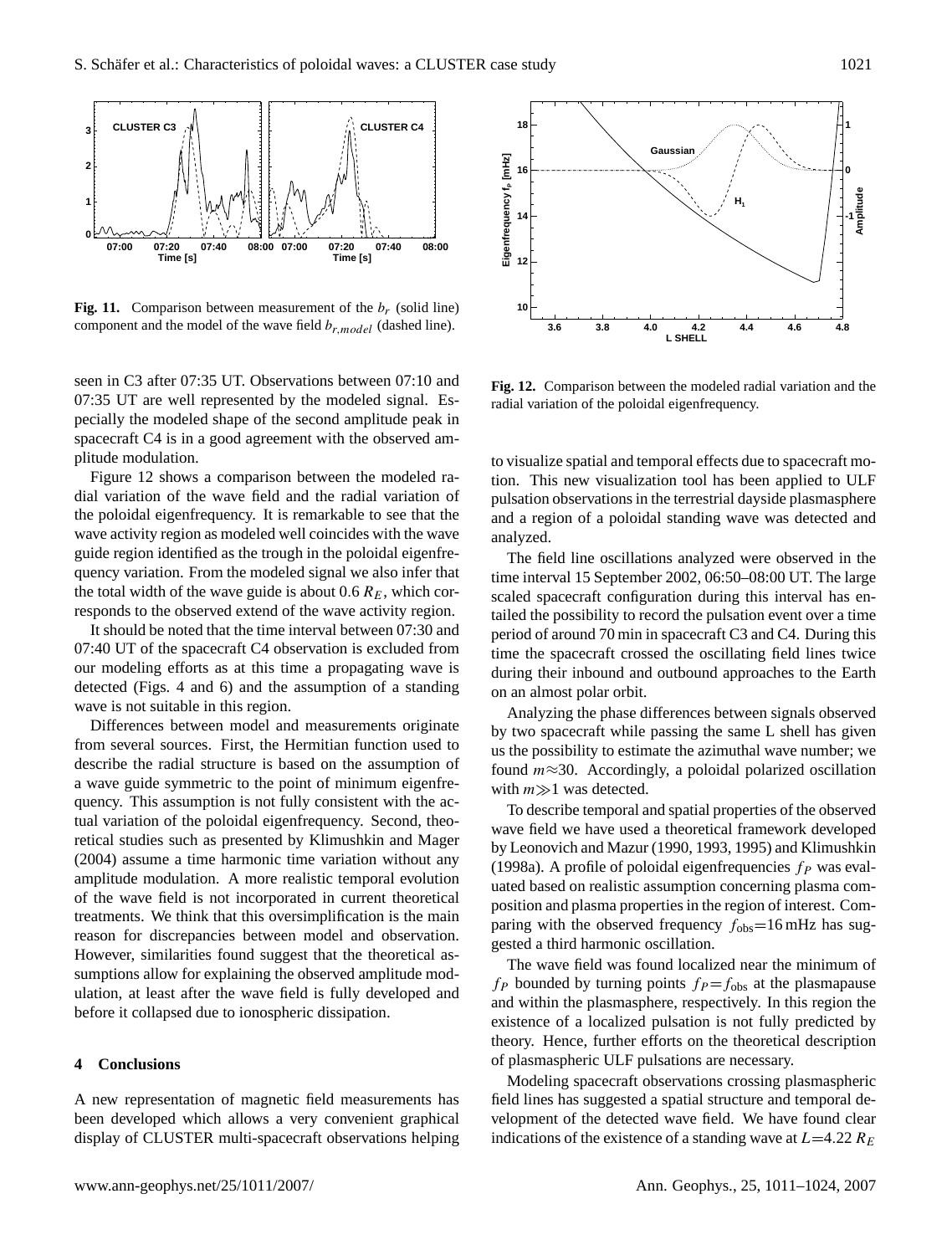together with a complex radial structure extended to higher L-shells. The wave event is localized in radial direction. However, this localization is not due to any resonant mode coupling, but thought to be the result of the wave field encountering two poloidal turning points, much as predicted by [Klimushkin](#page-12-14) [\(1998a\)](#page-12-14). The spatial extent of the wave field area is around  $0.6 R<sub>E</sub>$ , which confirms previous observations of plasmaspheric ULF pulsations [\(Ziesolleck et al.,](#page-13-12) [1993;](#page-13-12) [Menk](#page-12-32) [et al.,](#page-12-32) [1999\)](#page-12-32). The radial structure was described by a specific function as suggested by [Leonovich and Mazur](#page-12-8) [\(1990\)](#page-12-8). In addition to the standing structure the investigation of the wave Poynting vector has clearly exposed the existence of an inward directed, propagating wave.

Comparing observations with the modeled standing oscillation exposes strengths and weak points of the applied model and its theoretical basis. For the given situation of a solely poloidal polarized field line oscillation a theory is currently unavailable specifying the temporal evolution of such a wave field. Thus, the measured pulsation can only be reproduced in parts by the modeled standing structure.

Our future efforts will concentrate on the performance of further event studies of ULF pulsations localized within plasmasphere and plasmapause. We intend to analyze these events with the method introduced by the present work. In addition to that we aim for the development of a statistical survey of properties of Alfvénic waves in the terrestrial magnetosphere. For these purposes the CLUSTER mission is an appropriate tool providing us with an extensive amount of magnetic and electric field data over a time range of more than five years.

*Acknowledgements.* This work was financially support by the German Ministerium für Wirtschaft und Technologie and the Deutsches Zentrum für Luft- und Raumfahrt under contract 50OC0103. Part of this work was financially supported by INTAS under contract 05- 1000008-7978.

Topical Editor I. A. Daglis thanks S. Buchert and another referee for their help in evaluating this paper.

## **References**

- <span id="page-11-8"></span>Balogh, A., Carr, C. M., Acuna, M. H., and Dunlop, M. W.: The Cluster magnetic field investigation: overwiew of in-flight perfomance and initial results, Ann. Geophys., 19, 1207–1217, 2001, [http://www.ann-geophys.net/19/1207/2001/.](http://www.ann-geophys.net/19/1207/2001/)
- <span id="page-11-18"></span>Berube, D., Moldwin, M. B., Fung, S. F., and Green, J. L.: A plasmaspheric mass density model and constraints on its heavy ion concentration, J. Geophys. Res. (Space Physics), 110, A04 212, 1–5, doi:10.1029/2004JA010684, 2005.
- <span id="page-11-15"></span>Carpenter, D. L. and Anderson, R. R.: An ISEE/Whistler model of equatorial electron density in the magnetosphere, J. Geophys. Res., 97, 1097–1108, 1992.
- <span id="page-11-0"></span>Chen, L. and Hasegawa, A.: A theory of long-periodic magnetic pulsations, 1. Steady excitation of field line resonances, J. Geophys. Res., 79, 1024–1032, 1974.
- <span id="page-11-10"></span>Chi, P. J. and Russell, C. T.: Phase skipping and Poynting flux of continuous pulsations, J. Geophys. Res., 103, 29 479–29 492, 1998.
- <span id="page-11-4"></span>Cramm, R., Glassmeier, K. H., Othmer, C., Fornacon, K. H., Auster, H. U., Baumjohann, W., and Georgescu, E.: A case study of a radially polarized Pc4 event observed by the Equator-S satellite, Ann. Geophys., 18, 411–415, 2000, [http://www.ann-geophys.net/18/411/2000/.](http://www.ann-geophys.net/18/411/2000/)
- <span id="page-11-16"></span>Cummings, W. D., O'Sullivan, R. J., and Coleman, P. J.: Standing Alfvén Waves in the Magnetosphere, J. Geophys. Res., 74, 778-793, 1969.
- <span id="page-11-9"></span>Décréau, P. M. E., Fergeau, P., Krasnoselskikh, V., Le Guirriec, E., Lévêque, M., Martin, P., Randriamboarison, O., Rauch, J. L., Sené, F. X., Séran, H. C., Trotignon, J. G., Canu, P., Cornilleau, N., de Féraudy, H., Alleyne, H., Yearby, K., Mögensen, P. B., Gustafsson, G., André, M., Gurnett, D. C., Darrouzet, F., Lemaire, J., Harvey, C. C., Travnicek, P., and Whisper Experimenters group: Early results from the Whisper instrument on Cluster: an overview, Ann. Geophys., 19, 1241–1258, 2001, [http://www.ann-geophys.net/19/1241/2001/.](http://www.ann-geophys.net/19/1241/2001/)
- <span id="page-11-7"></span>Denton, R. E. and Vetoulis, G.: Global poloidal mode, J. Geophys. Res., 103, 6729–6740, doi:10.1029/97JA03594, 1998.
- <span id="page-11-14"></span>Denton, R. E., Lessard, M. R., and Kistler, L. M.: Radial localization of magnetospheric guided poloidal Pc 4-5 waves, J. Geophys. Res. (Space Physics), 108, SMP 4, 1–10, doi:10.1029/ 2002JA009679, 2003.
- <span id="page-11-17"></span>Denton, R. E., Menietti, J. D., Goldstein, J., Young, S. L., and Anderson, R. R.: Electron density in the magnetosphere, J. Geophys. Res. (Space Physics), 109, A09 215, 1–14, doi:10.1029/ 2003JA010245, 2004.
- <span id="page-11-3"></span>Engebretson, M., Glassmeier, K.-H., Stellmacher, M., Hughes, W. J., and Lühr, H.: The dependence of high-latitude Pc5 wave power on solar wind velocity and on the phase of highspeed solar wind streams, J. Geophys. Res., 103, 26 271–26 284, doi:10.1029/97JA03143, 1997.
- <span id="page-11-1"></span>Engebretson, M. J. and Cahill, L. J.: Pc5 pulsations observed during the June 1972 geomagnetic storm, J. Geophys. Res., 86, 5619– 5631, doi:10.1029/0JGREA0000860000A7005619000001, 1981.
- <span id="page-11-2"></span>Engebretson, M. J., Zanetti, L. J., Potemra, T. A., and Acuna, M. H.: Harmonically structured ULF pulsations observed by the AMPTE CCE magnetic field experiment, Geophys. Res. Lett., 13, 905–908, 1986.
- <span id="page-11-13"></span>Eriksson, P. T. I., Blomberg, L. G., and Glassmeier, K.-H.: Cluster satellite observations of mHz pulsations in the dayside magnetosphere, Adv. Space Res., 23, 2679–2685, doi:10.1016/j.asr.2005. 04.103, 2005a.
- <span id="page-11-6"></span>Eriksson, P. T. I., Blomberg, L. G., Walker, A. D. M., and Glassmeier, K.-H.: Poloidal ULF oscillations in the dayside magnetosphere: a Cluster study, Ann. Geophys., 23, 2679–2685, 2005b.
- <span id="page-11-5"></span>Escoubet, C. P., Schmidt, R., and Goldstein, M. L.: Cluster - Science and Mission Overview, Space Sci. Rev., 79, 11–32, 1997.
- <span id="page-11-11"></span>Glassmeier, K. H.: Magnetometer array observations of a giant pulsation event, Journal of Geophysics Zeitschrift Geophysik, 48, 127–138, 1980.
- <span id="page-11-12"></span>Glassmeier, K. H. and Motschmann, U.: Comments on Time-Series Analysis, ESA SP-371: Proceedings of the Cluster Workshops, Data Analysis Tools and Physical Measurements and Mission-Oriented Theory, pp. 7–14, 1995.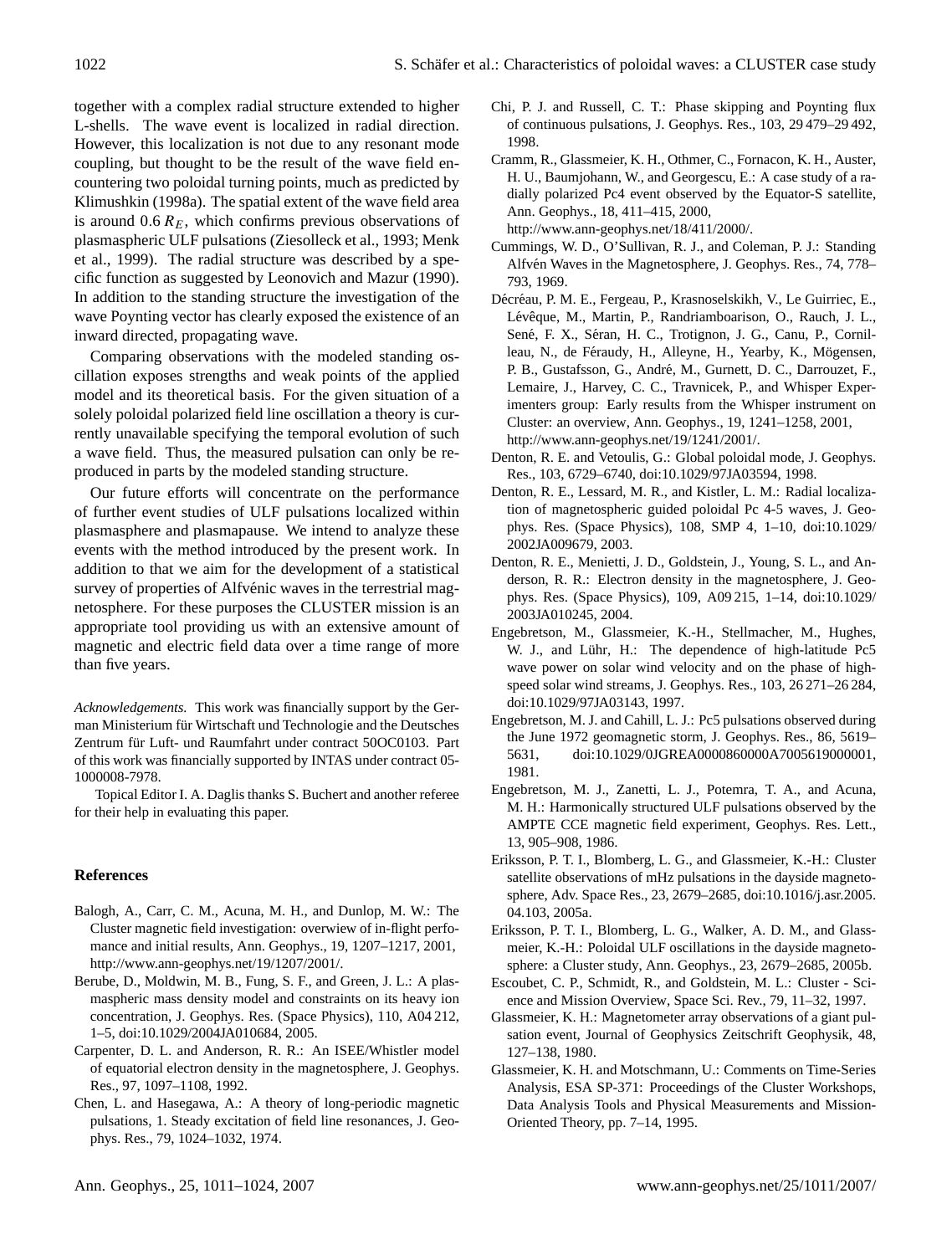- <span id="page-12-3"></span>Glassmeier, K. H., Volpers, H., and Baumjohann, W.: Ionospheric Joule dissipation as a damping mechanism for high latitude ULF pulsations: Observational evidence, Planet. Space Sci., 32, 1463–1466, 1984.
- <span id="page-12-29"></span>Goldstein, J.: Plasmasphere Response: Tutorial and Review of Recent Imaging Results, Space Science Reviews, 124, 203–216, doi:10.1007/s11214-006-9105-y, 2006.
- <span id="page-12-28"></span>Goldstein, J., Denton, R. E., Hudson, M. K., Miftakhova, E. G., Young, S. L., Menietti, J. D., and Gallagher, D. L.: Latitudinal density dependence of magnetic field lines inferred from Polar plasma wave data, J. Geophys. Res., 106, 6195–6202, doi:10. 1029/2000JA000068, 2001.
- <span id="page-12-15"></span>Gustafsson, G., André, M., Carozzi, T., Eriksson, A. I., Fälthammar, C.-G., Grard, R., Holmgren, G., Holtet, J. A., Ivchenko, N., Karlsson, T., Khotyaintsev, Y., Klimov, S., Laakso, H., Lindqvist, P.-A., Lybekk, B., Marklund, G., Mozer, F., Mursula, K., Pedersen, A., Popielawska, B., Savin, S., Stasiewicz, K., Tanskanen, P., Vaivads, A., and Wahlund, J.-E.: First results of electric field and density observations by Cluster EFW based on initial months of operation, Ann. Geophys., 19, 1219–1240, 2001,

[http://www.ann-geophys.net/19/1219/2001/.](http://www.ann-geophys.net/19/1219/2001/)

- <span id="page-12-11"></span>Hasegawa, A.: Drift Mirror Instability in the Magnetosphere, Phys. Fluids, 12, 2642–2650, 1969.
- <span id="page-12-6"></span>Kivelson, M. G. and Southwood, D. J.: Coupling of global magnetospheric MHD eigenmodes to field line resonances, J. Geophys. Res., 91, 4345–4351, 1986.
- <span id="page-12-31"></span>Klimushkin, D. and Mager, P.: The spatio-temporal structure of impulse-generated azimuthalsmall-scale Alfvén waves interacting with high-energy charged particles in the magnetosphere, Ann. Geophys., 22, 1053–1060, 2004,

[http://www.ann-geophys.net/22/1053/2004/.](http://www.ann-geophys.net/22/1053/2004/)

<span id="page-12-30"></span>Klimushkin, D., Mager, P., and Glassmeier, K.: Toroidal and poloidal Alfvén waves with arbitrary azimuthal wavenumbers in a finite pressure plasma in the Earth's magnetosphere, Ann. Geophys., 22, 267–287, 2004,

[http://www.ann-geophys.net/22/267/2004/.](http://www.ann-geophys.net/22/267/2004/)

- <span id="page-12-14"></span>Klimushkin, D. Y.: Resonators for hydromagnetic waves in the magnetosphere, J. Geophys. Res., 103, 2369–2376, doi:10.1029/ 97JA02193, 1998a.
- <span id="page-12-25"></span>Klimushkin, D. Y.: Theory of azimuthally small-scale hydromagnetic waves in the axisymmetric magnetosphere with finite plasma pressure, Ann. Geophys., 16, 303–321, 1998b.
- <span id="page-12-24"></span>Lee, D.-H.: Dynamics of MHD wave propagation in the lowlatitude magnetosphere, J. Geophys. Res., 101, 15 371–15 386, doi:10.1029/96JA00608, 1996.
- <span id="page-12-7"></span>Lee, D.-H. and Lysak, R. L.: Effects of azimuthal asymmetry on ULF waves in the dipole magnetosphere, Geophys. Res. Lett., 17, 53–56, 1990.
- <span id="page-12-8"></span>Leonovich, A. S. and Mazur, V. A.: The spatial structure of poloidal alfven oscillations of an axisymmetric magnetosphere, Planet. Space Sci., 38, 1231–1241, doi:10.1016/0032-0633(90) 90128-D, 1990.
- <span id="page-12-12"></span>Leonovich, A. S. and Mazur, V. A.: A theory of transverse small-scale standing Alfvén waves in an axially symmetric magnetosphere, Planet. Space Sci., 41, 697–717, doi:10.1016/ 0032-0633(93)90055-7, 1993.
- <span id="page-12-13"></span>Leonovich, A. S. and Mazur, V. A.: Magnetospheric resonator for transverse-small-scale standing Alfven waves, Planet. Space

Sci., 43, 881–883, 1995.

- <span id="page-12-26"></span>Lui, A. T. Y. and Hamilton, D. C.: Radial profiles of quiet time magnetospheric parameters, J. Geophys. Res., 97, 19 325–19 332, 1992.
- <span id="page-12-27"></span>Lui, A. T. Y., McEntire, R. W., and Krimigis, S. M.: Evolution of the ring current during two geomagnetic storms, J. Geophys. Res., 92, 7459–7470, 1987.
- <span id="page-12-9"></span>Mann, I. R. and Wright, A. N.: Finite lifetimes of ideal poloidal Alfvén waves, J. Geophys. Res., 100, 23 677-23 686, doi:10. 1029/95JA02689, 1995.
- <span id="page-12-22"></span>McIlwain, C. E.: Magnetic Coordinates, Space Sci. Rev., 5, 585– 598, 1966.
- <span id="page-12-18"></span>McIlwain, C. E.: A Kp dependent equatorial electric field model, Adv. Space Res., 6, 187–197, doi:10.1016/0273-1177(86) 90331-5, 1986.
- <span id="page-12-32"></span>Menk, F. W., Orr, D., Clilverd, M. A., Smith, A. J., Waters, C. L., Millng, D. K., and Fraser, B. J.: Monitoring spatial and temporal variations in the dayside plasmasphere using geomagnetic field line resonances, J. Geophys. Res., 104, 19 955–19 970, 1999.
- <span id="page-12-2"></span>Mitchell, D. G., Williams, D. J., Engebretson, M. J., Cattell, C. A., and Lundin, R.: Pc 5 pulsations in the outer dawn magnetosphere seen by ISEE 1 and 2, J. Geophys. Res., 95, 967–975, 1990.
- <span id="page-12-1"></span>Olson, J. V. and Rostoker, G.: Longitudinal phase variations of Pc 4-5 micropulsations, J. Geophys. Res., 83, 2481–2488, 1978.
- <span id="page-12-10"></span>Ozeke, L. G. and Mann, I. R.: Modeling the properties of highm Alfvén waves driven by the drift-bounce resonance mechanism, J. Geophys. Res., 106, 15 583–15 598, doi:10.1029/ 2000JA000393, 2001.
- <span id="page-12-21"></span>Ozeke, L. G., Mann, I. R., and Mathews, J. T.: The influence of asymmetric ionospheric Pedersen conductances on the fieldaligned phase variation of guided toroidal and guided poloidal Alfvén waves, J. Geophys. Res. (Space Physics), 110, A08 210, 1–16, doi:10.1029/2005JA011167, 2005.
- <span id="page-12-19"></span>Pedersen, A., Décréau, P., Escoubet, C.-P., Gustafsson, G., Laakso, H., Lindqvist, P.-A., Lybekk, B., Masson, A., Mozer, F., and Vaivads, A.: Four-point high time resolution information on electron densities by the electric field experiments (EFW) on Cluster, Ann. Geophys., 19, 1483–1489, 2001, [http://www.ann-geophys.net/19/1483/2001/.](http://www.ann-geophys.net/19/1483/2001/)
- <span id="page-12-17"></span>Pierrard, V. and Cabrera, J.: Comparisons between EUV/IMAGE observations and numerical simulations of the plasmapause formation, Annales Geophysicae, 23, 2635–2646, 2005.
- <span id="page-12-16"></span>Pierrard, V. and Lemaire, J. F.: Development of shoulders and plumes in the frame of the interchange instability mechanism for plasmapause formation, Geophys. Res. Lett., 31, 5809–5813, doi:10.1029/2003GL018919, 2004.
- <span id="page-12-23"></span>Radoski, H. R.: Highly asymmetric MHD resonance: The guided poloidal mode, J. Geophys. Res., 72, 4026–4027, 1967.
- <span id="page-12-20"></span>Rème, H., Aoustin, C., Bosqued, J. M., and Dandouras, I.: First multispacecraft ion measurements in and near the Earth's magnetosphere with the identical Cluster ion spectrometry (CIS) experiment, Ann. Geophys., 19, 1303–1354, 2001, [http://www.ann-geophys.net/19/1303/2001/.](http://www.ann-geophys.net/19/1303/2001/)
- <span id="page-12-0"></span>Samson, J. C., Jacobs, J. A., and Rostoker, G.: Latitude-Dependenct Characteristic of Long-Period Geopmagnetic Micropulsations, J. Geophys. Res., 76, 3675–3683, 1971.
- <span id="page-12-5"></span>Singer, H. J.: Multisatellite observations of resonant hydromagnetic waves, Planet. Space Sci., 30, 1209–1218, 1982.
- <span id="page-12-4"></span>Singer, H. J., Russell, C. T., Kivelson, M. G., Fritz, T. A., and